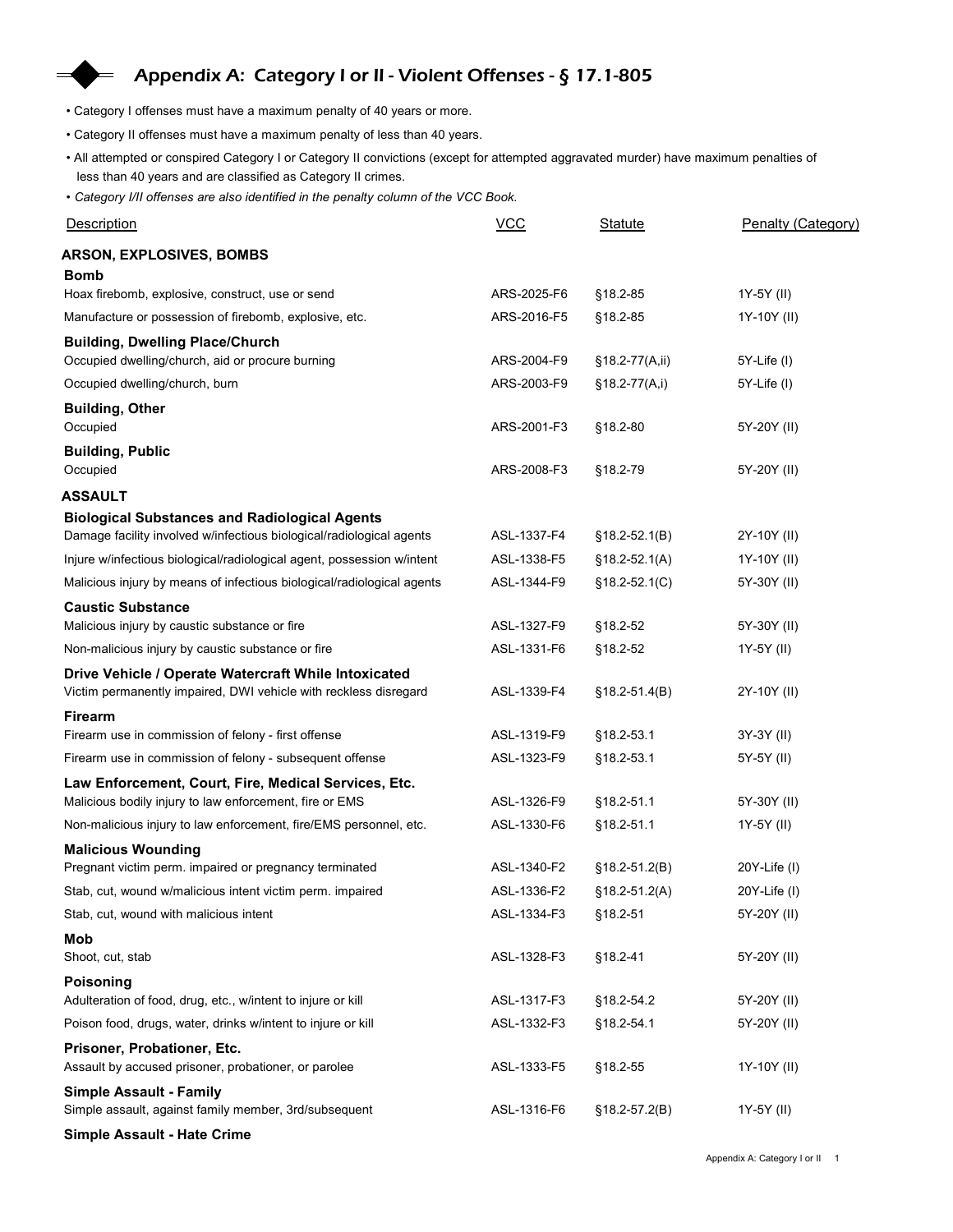| Description                                                                                                                   | $VCC$                      | Statute              | Penalty (Category)          |
|-------------------------------------------------------------------------------------------------------------------------------|----------------------------|----------------------|-----------------------------|
| ASSAULT                                                                                                                       |                            |                      |                             |
| Simple Assault - Hate Crime                                                                                                   |                            |                      |                             |
| Hate crime; assault and battery (felony)<br><b>Strangulation</b>                                                              | ASL-1341-F6                | $$18.2-57(B)$        | 1Y-5Y (II)                  |
| Strangulation resulting in wounding or bodily injury                                                                          | ASL-1347-F6                | §18.2-51.6           | 1Y-5Y (II)                  |
| <b>Unlawful Injury</b><br>Stab, cut, wound without malicious intent                                                           | ASL-1335-F6                | §18.2-51             | 1Y-5Y (II)                  |
| Throw object from roof top, etc., with intent to injure                                                                       | ASL-1355-F6                | §18.2-51.3           | 1Y-5Y (II)                  |
| Other                                                                                                                         |                            |                      |                             |
| During commission of a felony                                                                                                 | ASL-1318-F6                | §18.2-53             | 1Y-5Y (II)                  |
| <b>BURGLARY</b><br><b>Bank</b>                                                                                                |                            |                      |                             |
| Entering bank armed with intent to commit larceny                                                                             | BUR-2207-F2                | §18.2-93             | 20Y-Life (I)                |
| <b>Breaking &amp; Entering - Other Misdemeanors</b>                                                                           |                            |                      |                             |
| Occupied dwelling, enter, intent to commit misd.                                                                              | BUR-2219-F6                | §18.2-92             | 1Y-5Y (II)                  |
| Occupied dwelling, enter, intent to commit misd. - deadly weapon<br>Common Law - Larceny, Other Felony/Night                  | BUR-2220-F2                | §18.2-92             | 20Y-Life (I)                |
| Dwelling at night w/intent to commit felony or larceny                                                                        | BUR-2221-F3                | §18.2-89             | 5Y-20Y (II)                 |
| Dwelling at night w/intent to commit felony/larceny - deadly weapon                                                           | BUR-2222-F2                | §18.2-89             | 20Y-Life (I)                |
| Statutory - Murder, Rape, Rob, Arson<br>Dwelling house with intent to commit murder, rape, rob, arson                         | BUR-2211-F3                | §18.2-90             | 5Y-20Y (II)                 |
| Dwelling house with intent to murder, etc. - deadly weapon                                                                    | BUR-2212-F2                | §18.2-90             | 20Y-Life (I)                |
| Other structure with intent to commit murder, rape, rob, arson                                                                | BUR-2218-F3                | §18.2-90             | 5Y-20Y (II)                 |
| Other structure with intent to murder, etc. - deadly weapon                                                                   | BUR-2215-F2                | §18.2-90             | 20Y-Life (I)                |
| <b>Statutory - Other Felony, Assault &amp; Batter</b>                                                                         |                            |                      |                             |
| Dwelling house with intent to commit larceny, A&B, etc.                                                                       | BUR-2213-F9                | §18.2-91             | 1Y-20Y (II)                 |
| Dwelling with intent to commit larceny, A&B, etc. - deadly weapon                                                             | BUR-2214-F2                | §18.2-91             | 20Y-Life (I)                |
| Other structure with intent to commit larceny, A&B, etc.<br>Other structure with intent to commit larceny, A&B, etc. - weapon | BUR-2216-F9<br>BUR-2217-F2 | §18.2-91<br>§18.2-91 | 1Y-20Y (II)<br>20Y-Life (I) |
| <b>COMPUTER CRIME</b>                                                                                                         |                            |                      |                             |
| <b>Computer Trespass - Injury to Person</b>                                                                                   |                            |                      |                             |
| Malicious computer use - intent physical injury to individual                                                                 | COM-2965-F3                | §18.2-152.7          | 5Y-20Y (II)                 |
| Unlawful computer use - intent physical injury to individual                                                                  | COM-2966-F6                | §18.2-152.7          | 1Y-5Y (II)                  |
| <b>ESCAPES</b><br><b>Correctional Facility</b>                                                                                |                            |                      |                             |
| Escape from a correctional facility                                                                                           | ESC-4921-F6                | $$53.1 - 203(1)$     | 1Y-5Y (II)                  |
| Fire                                                                                                                          |                            |                      |                             |
| Escape or attempted escape by setting fire to jail                                                                            | ESC-4910-F4                | §18.2-480            | 2Y-10Y (II)                 |
| <b>With Force</b><br>Escape by force or violence from jail                                                                    | ESC-4908-F6                | §18.2-477            | 1Y-5Y (II)                  |
| Juvenile facility by force or violence, escape from secure                                                                    | ESC-4927-F6                | $§18.2-477.1(B)$     | 1Y-5Y (II)                  |
| Not convicted, escape from jail/custody by force or violence                                                                  | ESC-4911-F6                | §18.2-478            | 1Y-5Y (II)                  |
| Other                                                                                                                         |                            |                      |                             |
| Possess an instrument to aid escape                                                                                           | ESC-4922-F6                | $$53.1 - 203(3)$     | 1Y-5Y (II)                  |
| <b>EXTORTION</b><br>Governor                                                                                                  |                            |                      |                             |
| Threaten governor or family                                                                                                   | EXT-2108-F6                |                      |                             |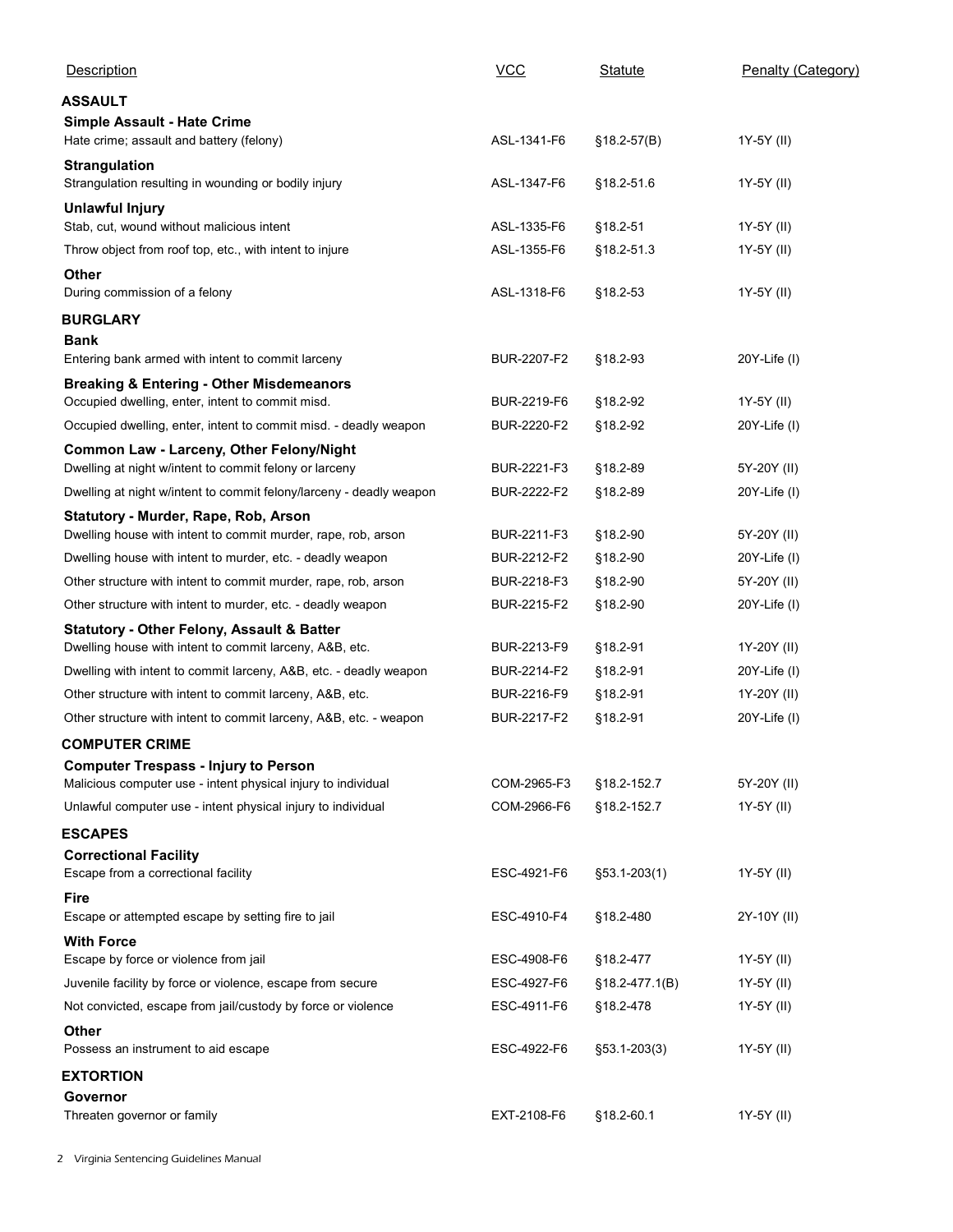| Description                                                                                                                 | $VCC$                    | <b>Statute</b>                  | Penalty (Category) |
|-----------------------------------------------------------------------------------------------------------------------------|--------------------------|---------------------------------|--------------------|
| <b>FAMILY OFFENSE</b>                                                                                                       |                          |                                 |                    |
| <b>Adult Abuse and Neglect</b><br>Vulnerable adult, abuse or neglect, serious injury/disease                                | FAM-3802-F4              | §18.2-369(B)                    | 2Y-10Y (II)        |
| <b>Child Abuse and Neglect</b><br>Child abuse and neglect, serious injury                                                   | FAM-3806-F4              | §18.2-371.1(A)                  | 2Y-10Y (II)        |
| <b>GANGS</b>                                                                                                                |                          |                                 |                    |
| <b>Recruitment</b><br>Felony, use force/threats to encourage person to commit a                                             | MOB-1296-F6              | $§18.2-46.3(B,c)$               | 1Y-5Y (II)         |
| Recruitment - School Zone, Community Center, Etc.<br>Felony, use force/threats to encourage person to commit - school, etc. | MOB-1286-F5              | $$18.2 - 46.3(B,c)$             | 1Y-10Y (II)        |
| INTELLIGENCE, CRIMINAL/TERRORISM                                                                                            |                          |                                 |                    |
| Virginia Fusion Intelligence Center<br>Disseminate criminal or terrorism intelligence - death/injury results                | INT-8051-F4              | §52-48                          | 2Y-10Y (II)        |
| KIDNAPPING                                                                                                                  |                          |                                 |                    |
| Assist<br>Assist or threaten                                                                                                | KID-1011-F5              | §18.2-49                        | 1Y-10Y (II)        |
| <b>Defile</b><br>Abduction of person with intent to defile                                                                  | KID-1004-F2              | §18.2-48(ii)                    | 20Y-Life (I)       |
| Force, Deception or Intimidation                                                                                            |                          |                                 |                    |
| Abduct by force without justification                                                                                       | KID-1010-F5              | §18.2-47(A)                     | 1Y-10Y (II)        |
| Forced labor or service                                                                                                     | KID-1021-F5              | $$18.2-47(B)$                   | 1Y-10Y (II)        |
| <b>Pecuniary Benefit</b><br>Extortion, abduct with intent to gain pecuniary benefit                                         | KID-1012-F2              | §18.2-48(i)                     | $20Y$ -Life $(1)$  |
| Pornography<br>Abduct minor for the purpose of manufacturing child pornography                                              | KID-1022-F2              | $$18.2-48(v)$                   | 20Y-Life (I)       |
| <b>Prisoner</b><br>Abduction by prisoner or confined person                                                                 | KID-1016-F3              | §18.2-48.1                      | 5Y-20Y (II)        |
| <b>Prostitution</b><br>Abduct child under 16 yrs. of age for concubinage or prostitution                                    | KID-1003-F2              |                                 | 20Y-Life (I)       |
| Abduct for the purpose of prostitution                                                                                      | KID-1023-F2              | §18.2-48(iii)<br>$$18.2-48(iv)$ | $20Y$ -Life $(I)$  |
| <b>LABOR</b>                                                                                                                |                          |                                 |                    |
| <b>Procurement</b>                                                                                                          |                          |                                 |                    |
| Receive money, etc., for procuring < age 18 for forced labor/services                                                       | LAB-7485-F3              | §18.2-356(ii)                   | 5Y-20Y(II)         |
| Receive money, etc., for procuring person for forced labor/services                                                         | LAB-7482-F4              | §18.2-356(ii)                   | 2Y-10Y(II)         |
| <b>LYNCHING</b><br><b>Refer To</b>                                                                                          |                          |                                 |                    |
| Murder                                                                                                                      |                          | §18.2-40                        | Varies (I / II)    |
| <b>MENTAL HEALTH</b><br><b>Civil Commitment</b>                                                                             |                          |                                 |                    |
| Sexually violent predator - Escape from facility                                                                            | HEA-5530-F6              | §37.2-917                       | 1Y-5Y (II)         |
| MOB<br><b>Acts of Violence by Mob</b>                                                                                       |                          |                                 |                    |
| See specific act<br>Death While Attempting to Lynch Another                                                                 |                          | §18.2-42.1                      | Varies (I/II)      |
| See Murder<br><b>MURDER</b>                                                                                                 |                          | §18.2-45                        | Varies (I/II)      |
| <b>Aggravated</b>                                                                                                           | MUR-0913-F1  §18.2-31(1) |                                 | Life-Life (I)      |
| Abduction, in commission of                                                                                                 |                          |                                 |                    |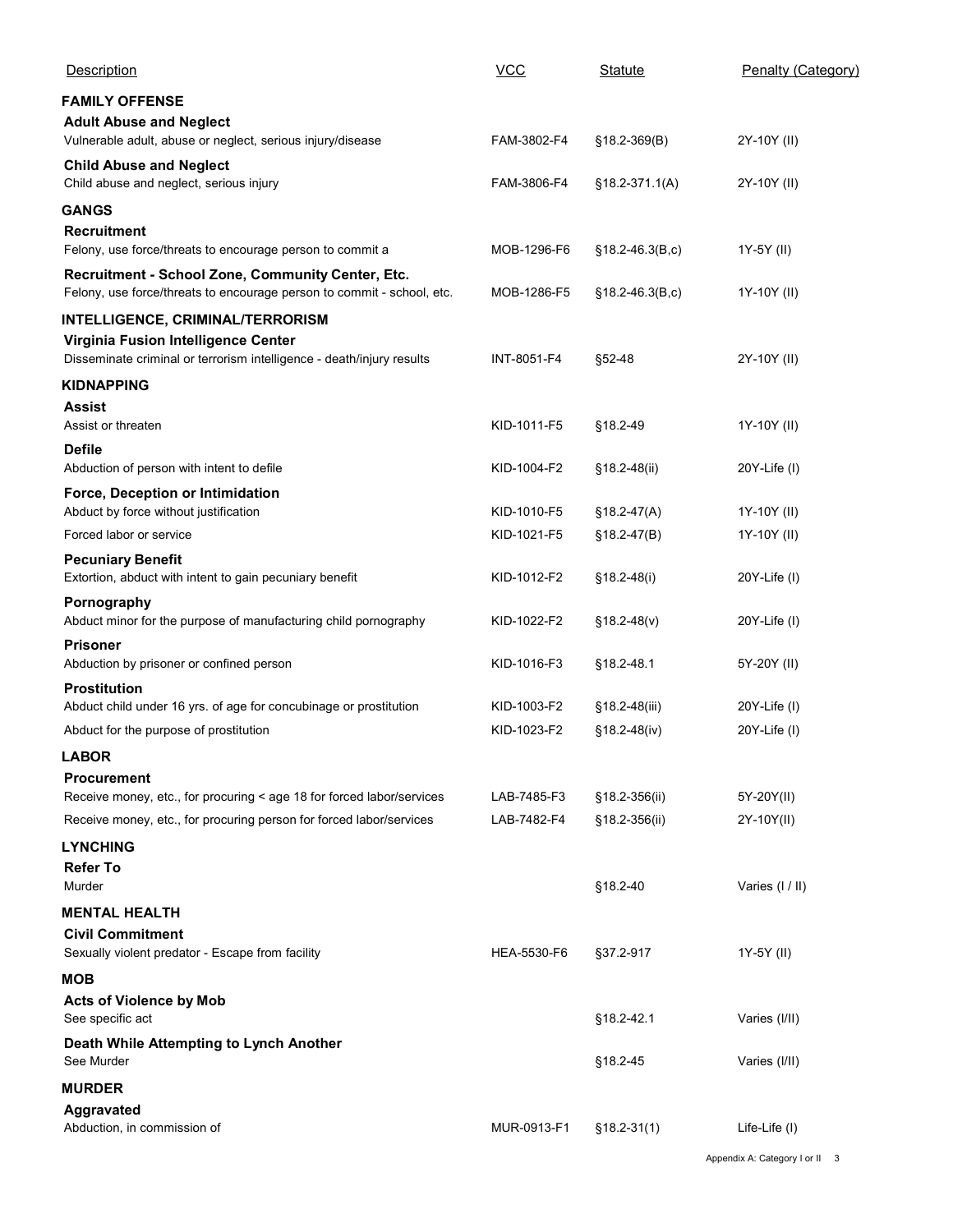| Description                                                                                  | $VCC$       | <b>Statute</b>   | Penalty (Category) |
|----------------------------------------------------------------------------------------------|-------------|------------------|--------------------|
| <b>MURDER</b>                                                                                |             |                  |                    |
| <b>Aggravated</b>                                                                            |             |                  |                    |
| Continuing criminal drug enterprise, by person engaged in a                                  | MUR-0926-F1 | §18.2-31(10)     | Life-Life (I)      |
| Drug distribution involv. Sch. I or II, in furtherance of                                    | MUR-0921-F1 | $$18.2 - 31(9)$  | Life-Life (I)      |
| Judge                                                                                        | MUR-0990-F1 | §18.2-31(14)     | Life-Life (I)      |
| Killing for hire                                                                             | MUR-0922-F1 | $$18.2-31(2)$    | Life-Life (I)      |
| Killing in the commission of terroristic act                                                 | MUR-0911-F1 | §18.2-31(13)     | Life-Life (I)      |
| Killing person under age 14 by person 21 or older                                            | MUR-0927-F1 | $$18.2-31(12)$   | Life-Life (I)      |
| Law enforcement officer                                                                      | MUR-0923-F1 | $§18.2-31(6)$    | Life-Life (I)      |
| More than one person                                                                         | MUR-0924-F1 | $$18.2 - 31(7)$  | Life-Life (I)      |
| More than one person in a 3 year period                                                      | MUR-0961-F1 | $§18.2-31(8)$    | Life-Life (I)      |
|                                                                                              | MUR-0920-F1 | $$18.2-31(11)$   |                    |
| Pregnant victim<br>Prisoner                                                                  | MUR-0932-F1 |                  | Life-Life (I)      |
|                                                                                              |             | $$18.2 - 31(3)$  | Life-Life (I)      |
| Rape, sodomy, object penetration or attempt, during                                          | MUR-0914-F1 | $§18.2-31(5)$    | Life-Life (I)      |
| Robbery or attempted robbery, during                                                         | MUR-0933-F1 | $$18.2 - 31(4)$  | Life-Life (I)      |
| Witness                                                                                      | MUR-0992-F1 | $$18.2 - 31(15)$ | Life-Life (I)      |
| Aggravated - Accessory Before the Fact / Principal 2nd Deg.                                  |             |                  |                    |
| Abduction, in commission of                                                                  | MUR-0980-F2 | $$18.2 - 31(1)$  | 20Y-Life (I)       |
| Continuing criminal drug enterprise, by person engaged in a                                  | MUR-0908-F1 | §18.2-31(10)     | Life-Life (I)      |
| Drug distribution involv. Sch. I or II, in furtherance of                                    | MUR-0981-F2 | §18.2-31(9)      | 20Y-Life (I)       |
| Judge                                                                                        | MUR-0991-F2 | $$18.2 - 31(14)$ | 20Y-Life (I)       |
| Killing for hire                                                                             | MUR-0909-F1 | $$18.2 - 31(2)$  | Life-Life (I)      |
| Killing in the commission of terroristic act                                                 | MUR-0910-F1 | $$18.2 - 31(13)$ | Life-Life (I)      |
| Killing person under age 14 by person 21 or older                                            | MUR-0983-F2 | $$18.2-31(12)$   | 20Y-Life (I)       |
| Law enforcement officer                                                                      | MUR-0984-F2 | $$18.2 - 31(6)$  | 20Y-Life (I)       |
| More than one person                                                                         | MUR-0985-F2 | $$18.2 - 31(7)$  | 20Y-Life (I)       |
| More than one person in a 3 year period                                                      | MUR-0986-F2 | $$18.2 - 31(8)$  | 20Y-Life (I)       |
| Pregnant victim                                                                              | MUR-0987-F2 | §18.2-31(11)     | 20Y-Life (I)       |
| Prisoner                                                                                     | MUR-0988-F2 | $$18.2 - 31(3)$  | 20Y-Life (I)       |
| Rape, sodomy, object penetration or attempt, during                                          | MUR-0982-F2 | $$18.2 - 31(5)$  | 20Y-Life (I)       |
| Robbery or attempted robbery, during                                                         | MUR-0989-F2 | $$18.2 - 31(4)$  | 20Y-Life (I)       |
| Witness                                                                                      | MUR-0993-F2 | §18.2-31(15)     | 20Y-Life (I)       |
|                                                                                              |             |                  |                    |
| <b>Manslaughter</b><br>Involuntary manslaughter, under the influence - vehicular, aggravated | MUR-0948-F9 | $$18.2-36.1(B)$  | 1Y-20Y (II)        |
| Involuntary manslaughter, under the influence - watercraft, aggravated                       | MUR-0949-F9 | $$18.2-36.2(B)$  | 1Y-20Y (II)        |
|                                                                                              |             |                  |                    |
| Voluntary manslaughter                                                                       | MUR-0944-F5 | §18.2-35         | 1Y-10Y (II)        |
| <b>Non Aggravated Murder</b>                                                                 | MUR-0925-F2 | §18.2-32         | 20Y-Life (I)       |
| First degree                                                                                 |             |                  |                    |
| Second degree                                                                                | MUR-0935-F9 | §18.2-32         | 5Y-40Y (I)         |
| Felony                                                                                       | MUR-0934-F9 | §18.2-33         | 5Y-40Y (I)         |
| Fetus of another, kill with premeditation                                                    | MUR-0937-F2 | §18.2-32.2(A)    | 20Y-Life (I)       |
| Fetus of another, unlawfully and maliciously kill                                            | MUR-0938-F9 | §18.2-32.2(B)    | 5Y-40Y (I)         |
| Pregnant victim, without premeditation                                                       | MUR-0936-F9 | §18.2-32.1       | 10Y-40Y (I)        |
| <b>Type Not Clear</b>                                                                        |             |                  |                    |
| Aggravated Murder - Type not clear from record                                               | MUR-0916-F1 |                  | Life-Life(I)       |
| Capital Murder (Prior to July 1, 2021) - Type not clear from record                          | MUR-0915-F1 |                  | Life-Death(I)      |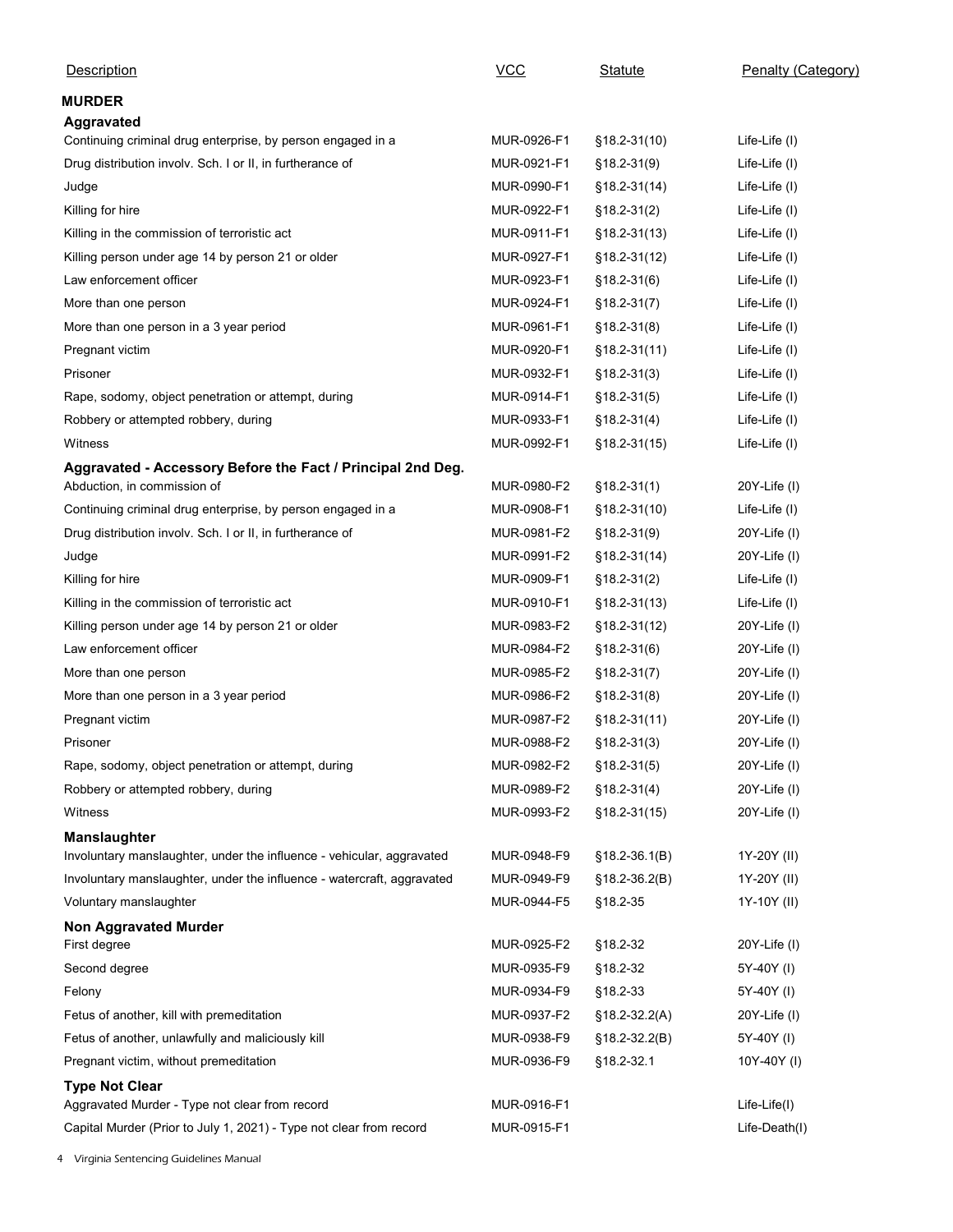| Description                                                                  | $VCC$       | <b>Statute</b>        | Penalty (Category) |
|------------------------------------------------------------------------------|-------------|-----------------------|--------------------|
|                                                                              |             |                       |                    |
| <b>OBSCENITY</b><br>Minors                                                   |             |                       |                    |
| Permit minors in obscene performances (subsequent)                           | OBS-3720-F6 | §18.2-379             | 1Y-5Y (II)         |
| <b>Procurement</b>                                                           |             |                       |                    |
| Receive money, etc., procuring < age 18 - manufacture obscene material       | OBS-3694-F3 | §18.2-356(ii)         | 5Y-20Y(II)         |
| Receive money, etc., procuring person - manufacture obscene material         | OBS-3696-F4 | §18.2-356(ii)         | 2Y-10Y(II)         |
| <b>Subsequent Offense</b>                                                    |             |                       |                    |
| Subsequent pornography conviction under §§18.2-374 thru 18.2-379             | OBS-3734-F6 | §18.2-381             | 1Y-5Y (II)         |
| <b>OBSCENITY - CHILD GROOMING</b>                                            |             |                       |                    |
| Video                                                                        |             |                       |                    |
| Display child porn or grooming video to child under age 13                   | OBS-3679-F6 | §18.2-374.4           | 1Y-5Y (II)         |
| <b>OBSCENITY - CHILD PORN</b>                                                |             |                       |                    |
| Possession, Distribution, Reproduction<br>Possess child porn (first offense) | OBS-3731-F6 | $§18.2-374.1:1(A)$    | 1Y-5Y (II)         |
| Possess child porn (subsequent offense)                                      | OBS-3732-F5 | $§18.2-374.1:1(B)$    | 1Y-10Y (II)        |
| Reproduce, transmit, sell, etc., child porn                                  | OBS-3680-F9 | §18.2-374.1:1(C,i)    | 5Y-20Y (II)        |
| Reproduce, transmit, sell, etc., child porn, subsequent                      | OBS-3681-F9 | $§18.2-374.1.1(C,i)$  | 5Y-20Y (II)        |
| Solicitation of child porn to gain entry to group                            | OBS-3677-F9 | §18.2-374.1:1(C,ii)   | 5Y-20Y (II)        |
| Solicitation of child porn to gain entry to group, subsequent                | OBS-3678-F9 | $§18.2-374.1:1(C,ii)$ | 5Y-20Y (II)        |
| Procurement                                                                  |             |                       |                    |
| Receive money, etc., procuring < age 18 - manufacture child porn             | OBS-3697-F3 | §18.2-356(ii)         | 5Y-20Y(II)         |
| Receive money, etc., procuring person - manufacture child porn               | OBS-3695-F4 | §18.2-356(ii)         | 2Y-10Y(II)         |
| Production, Publication, Sale, Financing                                     |             |                       |                    |
| Entice minor to perform in porn, age <15                                     | OBS-3741-F9 | $§18.2-374.1(B,1)$    | 5Y-30Y (II)        |
| Entice minor to perform in porn, age <15, offender 7+ yrs.                   | OBS-3742-F9 | $§18.2-374.1(B,1)$    | 5Y-30Y (II)        |
| Entice minor to perform in porn, age <15, offender 7+ yrs., 2nd/Subsq.       | OBS-3743-F9 | $§18.2-374.1(B,1)$    | 15Y-40Y (I)        |
| Entice minor to perform in porn, age 15+                                     | OBS-3744-F9 | $§18.2-374.1(B,1)$    | 1Y-20Y (II)        |
| Entice minor to perform in porn, age 15+, offender 7+ yrs.                   | OBS-3745-F9 | $§18.2-374.1(B,1)$    | 3Y-30Y (II)        |
| Entice minor to perform in porn, age 15+, offender 7+ yrs., 2nd/Subsq.       | OBS-3746-F9 | $§18.2-374.1(B,1)$    | 10Y-30Y (II)       |
| Finance child porn, age < 15                                                 | OBS-3682-F9 | $§18.2-374.1(B,4)$    | 5Y-30Y (II)        |
| Finance child porn, age < 15, offender 7+ yrs.                               | OBS-3683-F9 | $§18.2-374.1(B,4)$    | 5Y-30Y (II)        |
| Finance child porn, age < 15, offender 7+ yrs., 2nd/Subsq.                   | OBS-3684-F9 | $§18.2-374.1(B,4)$    | 15Y-40Y (I)        |
| Finance child porn, age 15+                                                  | OBS-3685-F9 | $§18.2-374.1(B,4)$    | 1Y-20Y (II)        |
| Finance child porn, age 15+, offender 7+ yrs.                                | OBS-3686-F9 | $§18.2-374.1(B,4)$    | 3Y-30Y (II)        |
| Finance child porn, age 15+, offender 7+ yrs., 2nd/Subsq.                    | OBS-3687-F9 | §18.2-374.1(B,4)      | 10Y-30Y (II)       |
| Produce, make child porn, age <15                                            | OBS-3747-F9 | $§18.2-374.1(B,2)$    | 5Y-30Y (II)        |
| Produce, make child porn, age <15, offender 7+ yrs.                          | OBS-3748-F9 | $§18.2-374.1(B,2)$    | 5Y-30Y (II)        |
| Produce, make child porn, age <15, offender 7+ yrs., 2nd/Subsq.              | OBS-3749-F9 | $§18.2-374.1(B,2)$    | 15Y-40Y (I)        |
| Produce, make child porn, age 15+                                            | OBS-3750-F9 | $§18.2-374.1(B,2)$    | 1Y-20Y (II)        |
| Produce, make child porn, age 15+, offender 7+ yrs.                          | OBS-3751-F9 | $§18.2-374.1(B,2)$    | 3Y-30Y (II)        |
| Produce, make child porn, age 15+, offender 7+ yrs., 2nd/Subsq.              | OBS-3752-F9 | $§18.2-374.1(B,2)$    | 10Y-30Y (II)       |
| Take part, film child porn, age < 15                                         | OBS-3753-F9 | $§18.2-374.1(B,3)$    | 5Y-30Y (II)        |
| Take part, film child porn, age < 15, offender 7+ yrs.                       | OBS-3754-F9 | $§18.2-374.1(B,3)$    | 5Y-30Y (II)        |
| Take part, film child porn, age < 15, offender 7+ yrs., 2nd/Subsq.           | OBS-3755-F9 | $§18.2-374.1(B,3)$    | 15Y-40Y (I)        |
| Take part, film child porn, age 15+                                          | OBS-3756-F9 | $§18.2-374.1(B,3)$    | 1Y-20Y (II)        |
| Take part, film child porn, age 15+, offender 7+ yrs.                        | OBS-3757-F9 | $§18.2-374.1(B,3)$    | 3Y-30Y (II)        |
|                                                                              |             |                       |                    |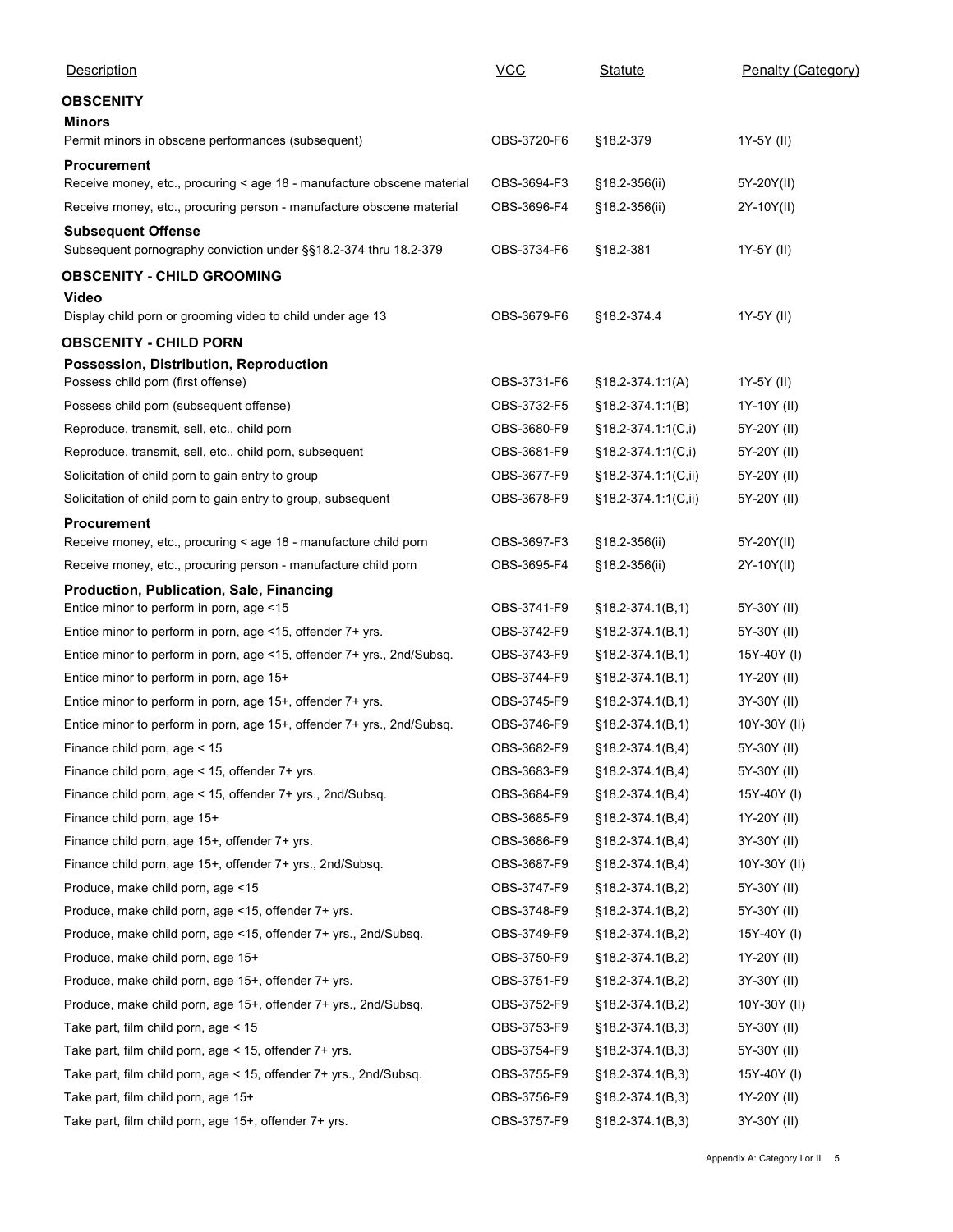|                                                                                                                                                | <b>VCC</b>  |                    |                    |
|------------------------------------------------------------------------------------------------------------------------------------------------|-------------|--------------------|--------------------|
| <b>Description</b>                                                                                                                             |             | Statute            | Penalty (Category) |
| <b>OBSCENITY - CHILD PORN</b><br>Production, Publication, Sale, Financing<br>Take part, film child porn, age 15+, offender 7+ yrs., 2nd/Subsq. | OBS-3760-F9 | $§18.2-374.1(B,3)$ | 10Y-30Y (II)       |
| Website<br>Operate website; access to sexually explicit material for payment                                                                   | OBS-3740-F4 | §18.2-374.1:1(D)   | 2Y-10Y (II)        |
| <b>OBSCENITY - CHILD SOLICITATION</b>                                                                                                          |             |                    |                    |
| <b>Communications System</b><br>Procure minor for obscene material by communications system                                                    | OBS-3730-F6 | $§18.2-374.3(B)$   | 1Y-5Y (II)         |
| Procure minor for prostitution, sodomy, porn by communications system                                                                          | OBS-3689-F5 | §18.2-374.3(E)     | 1Y-10Y (II)        |
| Propose sex act by communications sys. age <15                                                                                                 | OBS-3701-F5 | $§18.2-374.3(C)$   | 1Y-10Y (II)        |
| Propose sex act by communications sys. age <15, offender 7+ yr                                                                                 | OBS-3702-F9 | $§18.2-374.3(C)$   | 5Y-30Y (II)        |
| Propose sex act by communications sys. age <15, offender 7+ yr, 2nd+                                                                           | OBS-3703-F9 | $§18.2-374.3(C)$   | 10Y-40Y (I)        |
| Propose sex act by communications sys. age 15+, offender 7+ yr                                                                                 | OBS-3690-F5 | $§18.2-374.3(D)$   | 1Y-10Y (II)        |
| Propose sex act by communications sys. age 15+, offender 7+ yr, 2nd+                                                                           | OBS-3691-F9 | $§18.2-374.3(D)$   | 1Y-20Y (II)        |
| <b>OBSTRUCTION OF JUSTICE</b>                                                                                                                  |             |                    |                    |
| <b>Obstruct or Impede in Court</b>                                                                                                             |             |                    |                    |
| Obstructing justice by threats or force - drug, gang violent offense                                                                           | JUS-4820-F5 | $$18.2-460(C)$     | 1Y-10Y (II)        |
| Resisting Arrest/Intimidation of LEO, Judge, Juror, CA, Etc.<br>Resisting arrest, obstructing justice by threats or force, etc.                | JUS-4832-F5 | $§18.2-460(C)$     | 1Y-10Y (II)        |
| PRISONERS, JAILS AND PRISONS                                                                                                                   |             |                    |                    |
| <b>Destroy Property</b>                                                                                                                        |             |                    |                    |
| Break, cut, damage any part of facility to aid escape                                                                                          | PRI-3258-F6 | §53.1-203(2)       | 1Y-5Y (II)         |
| Burn or destroy with explosive any personal property                                                                                           | PRI-3263-F6 | §53.1-203(8)       | 1Y-5Y (II)         |
| Fire protection/suppression system, tamper, damage, etc.                                                                                       | PRI-4942-F6 | §53.1-203(9)       | 1Y-5Y (II)         |
| Drugs, etc.                                                                                                                                    |             |                    |                    |
| Delivery of narcotics, marijuana to prisoner, etc.                                                                                             | PRI-3241-F5 | §18.2-474.1        | 1Y-10Y (II)        |
| Possess, sell, secrete Sch. III drug, marijuana                                                                                                | PRI-3261-F5 | §53.1-203(6)       | 1Y-10Y (II)        |
| Possess, sell, secrete unlawful chemical compound                                                                                              | PRI-3260-F6 | §53.1-203(5)       | 1Y-5Y (II)         |
| <b>Security Camera</b><br>Security camera covered, made inoperable, etc., prevent view of felony                                               | PRI-4902-F6 | $§18.2 - 473.2(C)$ | 1Y-5Y(II)          |
| Weapons                                                                                                                                        |             |                    |                    |
| Delivery of weapons or ammunition to prisoner or confined person                                                                               | PRI-3242-F3 | §18.2-474.1        | 5Y-20Y (II)        |
| Introduce or possess firearms or ammunition in facility                                                                                        | PRI-3262-F6 | §53.1-203(7)       | 1Y-5Y (II)         |
| Make, possess unauthor. weapon capable of death, injury                                                                                        | PRI-3259-F6 | §53.1-203(4)       | 1Y-5Y (II)         |
| Other<br>Conspiracy to commit any act specified in §53.1 - 203                                                                                 | PRI-3264-F6 | §53.1-203(10)      | 1Y-5Y (II)         |
|                                                                                                                                                |             |                    |                    |
| <b>PROTECTIVE ORDERS</b><br>Juvenile & Domestic Court                                                                                          |             |                    |                    |
| Armed with deadly weapon, violation of protective order while                                                                                  | PRT-5073-F6 | $$16.1-253.2(B)$   | 1Y-5Y (II)         |
| Assault with injury to person with protective order                                                                                            | PRT-5004-F6 | $§16.1-253.2(C)$   | 1Y-5Y (II)         |
| Enter home of person with protective order                                                                                                     | PRT-5003-F6 | $§16.1-253.2(C)$   | 1Y-5Y (II)         |
| Stalk person with protective order                                                                                                             | PRT-5065-F6 | $§16.1-253.2(C)$   | 1Y-5Y (II)         |
| Violation of protective order (violence) 3rd w/in 20 yrs.                                                                                      | PRT-5002-F6 | $§16.1-253.2(A)$   | 1Y-5Y (II)         |
| <b>Other</b>                                                                                                                                   |             |                    |                    |
| Armed with deadly weapon, violation of protective order while                                                                                  | PRT-5074-F6 | $$18.2 - 60.4(B)$  | 1Y-5Y (II)         |
| Assault with injury to person with protective order                                                                                            | PRT-5063-F6 | $$18.2 - 60.4(C)$  | 1Y-5Y (II)         |
|                                                                                                                                                | PRT-5064-F6 | §18.2-60.4(C)      | 1Y-5Y (II)         |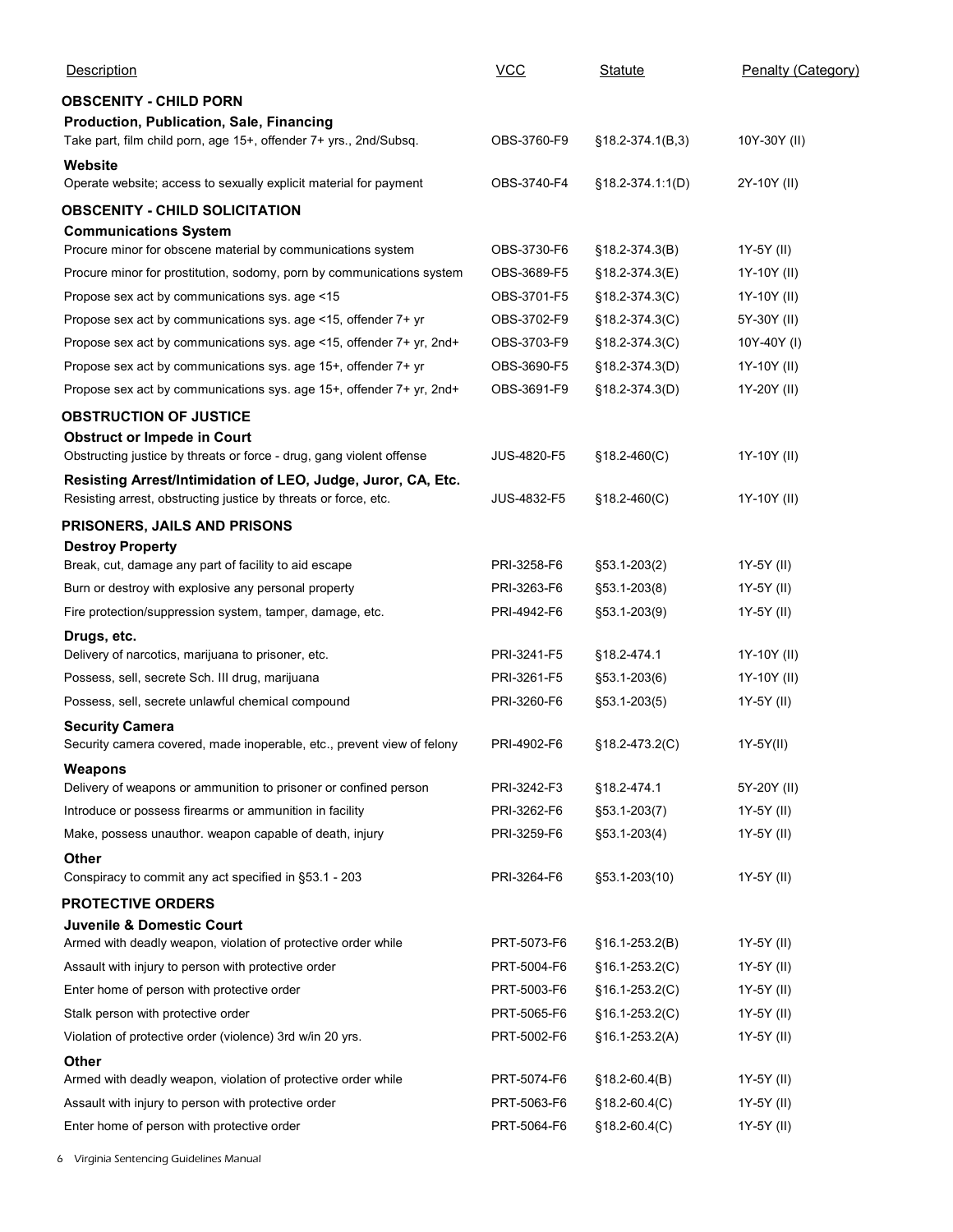| Description                                                                             | $VCC$                      | <b>Statute</b>                     | Penalty (Category)        |
|-----------------------------------------------------------------------------------------|----------------------------|------------------------------------|---------------------------|
| <b>PROTECTIVE ORDERS</b>                                                                |                            |                                    |                           |
| Other                                                                                   |                            |                                    |                           |
| Stalk person with protective order                                                      | PRT-5075-F6                | $$18.2 - 60.4(C)$                  | 1Y-5Y (II)                |
| Violation of protective order (violence) 3rd w/in 20 yrs.                               | PRT-5067-F6                | $$18.2-60.4(A)$                    | 1Y-5Y (II)                |
| RIOT AND UNLAWFUL ASSEMBLY<br><b>Governor's Order</b>                                   |                            |                                    |                           |
| Governor's order, fail to disperse                                                      | RUA-5316-F5                | §18.2-413                          | 1Y-10Y (II)               |
| Weapons                                                                                 |                            |                                    |                           |
| Participate in riot with firearm or weapon                                              | RUA-5321-F5                | §18.2-405                          | 1Y-10Y (II)               |
| Participate in unlawful assembly w/firearm or weapon                                    | RUA-5324-F5                | §18.2-406                          | 1Y-10Y (II)               |
| Other<br>Conspire with, incite others to riot                                           | RUA-5315-F5                | §18.2-408                          | 1Y-10Y (II)               |
| Injury to another, damage to property                                                   | RUA-5318-F6                | §18.2-414                          | 1Y-5Y (II)                |
| <b>ROBBERY</b>                                                                          |                            |                                    |                           |
| <b>Type</b>                                                                             |                            |                                    |                           |
| Carjacking                                                                              | ROB-1217-F9                | $$18.2 - 58.1(A)$                  | 15Y-Life (I)              |
| Carjacking with use of gun or simulated gun<br>Robbery by threat etc., no deadly weapon | ROB-1224-F9<br>ROB-1239-F6 | $$18.2 - 58.1(A)$<br>$$18.2-58(4)$ | 15Y-Life (I)<br>1Y-5Y(II) |
| Robbery by using firearm or displaying a firearm                                        | ROB-1232-F3                | $$18.2-58(2)$                      | 5Y-20Y(II)                |
| Robbery by using or displaying other deadly weapon (not firearm)                        | ROB-1234-F5                | $§18.2-58(3)$                      | 1Y-10Y(II)                |
| Robbery by using physical force, no serious bodily injury                               | ROB-1233-F5                | $$18.2 - 58(3)$                    | 1Y-10Y(II)                |
| Robbery causes death                                                                    | ROB-1230-F2                | $$18.2 - 58(1)$                    | 20Y-Life(I)               |
| Robbery causes serious bodily injury                                                    | ROB-1231-F2                | $$18.2 - 58(1)$                    | 20Y-Life(I)               |
| <b>Type Not Clear</b>                                                                   |                            |                                    |                           |
| Robbery - Type not clear from record                                                    | ROB-1216-F9                |                                    |                           |
| <b>SEX OFFENSES</b>                                                                     |                            |                                    |                           |
| <b>Commercial Sex Trafficking</b><br>Sex trafficking                                    | SEX-3662-F5                | $$18.2 - 357.1(A)$                 | 1Y-10Y (II)               |
| Sex trafficking by force, etc.                                                          | SEX-3663-F4                | $§18.2-357.1(B)$                   | 2Y-10Y (II)               |
| Sex trafficking of person less than age 18                                              | SEX-3664-F3                | $§18.2-357.1(C)$                   | 5Y-20Y (II)               |
| Concubinage                                                                             |                            |                                    |                           |
| Receive money, etc., for procuring < age 18 to engage in concubinage                    | SEX-3698-F3                | §18.2-356(ii)                      | 5Y-20Y(II)                |
| Receive money, etc., for procuring person to engage in concubinage                      | SEX-3647-F4                | §18.2-356(ii)                      | 2Y-10Y(II)                |
| Incest, Forbidden to Marry<br>W/own or step child/grandchild age 13 to 17 (incest)      | SEX-3642-F3                | $§18.2-366(B)$                     | 5Y-20Y (II)               |
| With own or step child or grandchild, father, mother, etc. (incest)                     | SEX-3616-F5                | $$18.2-366(B)$                     | 1Y-10Y (II)               |
| <b>Indecent Liberties</b>                                                               |                            |                                    |                           |
| Child under age 15                                                                      | SEX-3643-F5                | $§18.2-370(A)$                     | 1Y-10Y (II)               |
| Parent/grandparent, etc., child age less than 15                                        | SEX-3645-F4                | §18.2-370(D,ii)                    | 2Y-10Y (II)               |
| Parent/grandparent, etc., child age of 15 to 17                                         | SEX-3644-F5                | $§18.2-370(D,i)$                   | 1Y-10Y (II)               |
| Receive money, allowing minor subject of sexual material                                | SEX-3669-F5                | $§18.2-370(B)$                     | 1Y-10Y (II)               |
| Receive money, allowing minor subject of sexual material, subsq.                        | SEX-3670-F4                | $§18.2-370(C)$                     | 2Y-10Y (II)               |
| Take indecent liberties with child - 2nd or Subsequent                                  | SEX-3666-F4                | $$18.2-370(C)$                     | 2Y-10Y (II)               |
| Take indecent liberties with child - custodian                                          | SEX-3635-F6                | $§18.2-370.1(A)$                   | 1Y-5Y (II)                |
| Take indecent liberties with child - custodian, 2nd/subsq.                              | SEX-3668-F5                | §18.2-370.1(B)                     | 1Y-10Y (II)               |
| <b>Prostitution</b><br>Aiding/assisting in procurement of person <18                    | SEX-3611-F6 §18.2-348      |                                    |                           |
|                                                                                         |                            |                                    | 1Y-5Y(II)                 |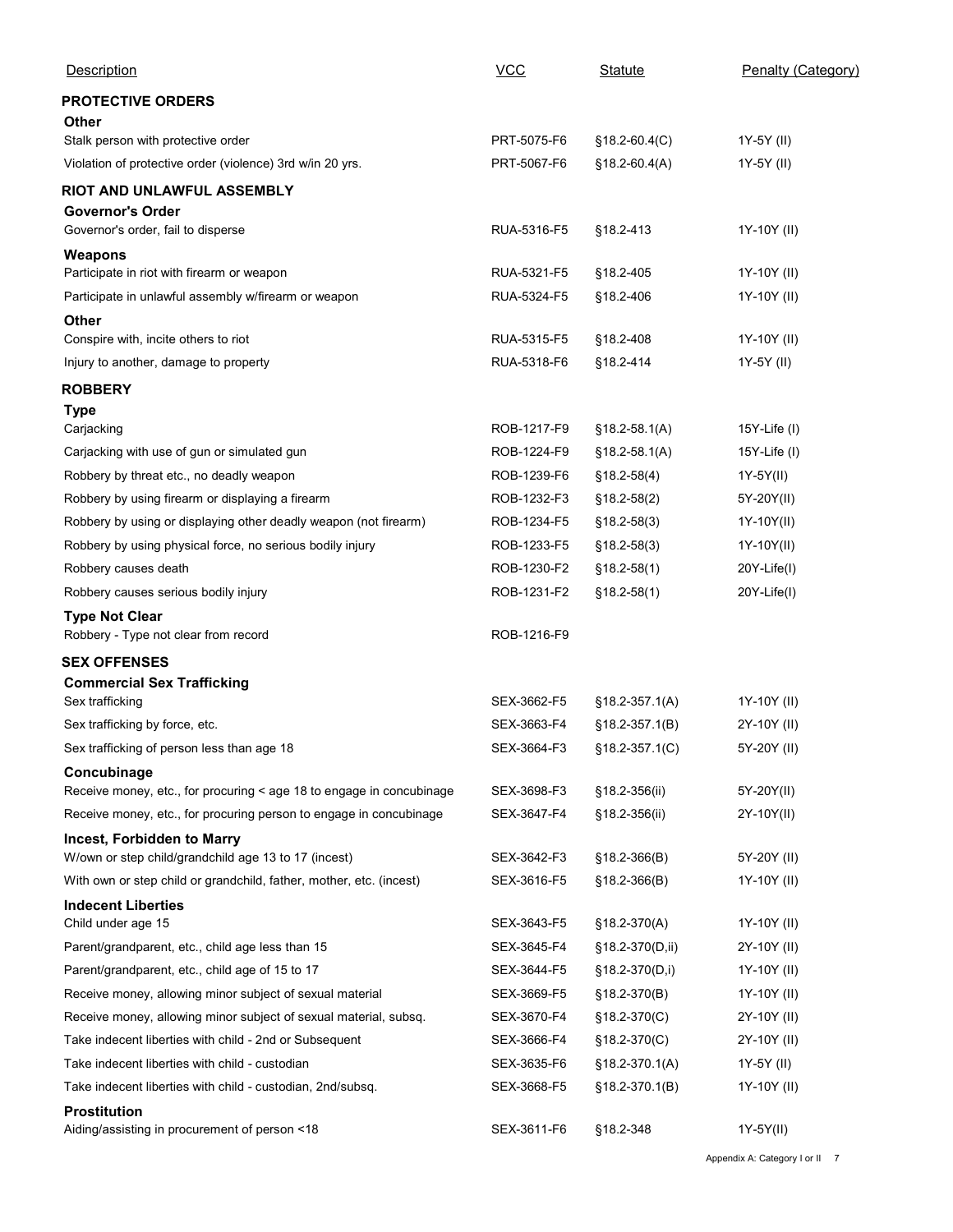| Description                                                                                        | $VCC$       | Statute                          | Penalty (Category)         |
|----------------------------------------------------------------------------------------------------|-------------|----------------------------------|----------------------------|
| <b>SEX OFFENSES</b>                                                                                |             |                                  |                            |
| <b>Prostitution</b>                                                                                |             |                                  |                            |
| Compel to marry by force or threats                                                                | SEX-3624-F4 | §18.2-355(2)                     | 2Y-10Y (II)                |
| Enticement, procurement                                                                            | SEX-3626-F4 | $§18.2-355(1)$                   | 2Y-10Y(II)                 |
| Minor, take etc., for prostitution, pandering                                                      | SEX-3607-F3 | $§18.2-355(4)$                   | 5Y-20Y(II)                 |
| Pander, pimp, or receive money from person < age 18                                                | SEX-3648-F3 | §18.2-357                        | 5Y-20Y(II)                 |
| Pander, pimp, or receive money from prostitute                                                     | SEX-3628-F4 | §18.2-357                        | 2Y-10Y(II)                 |
| Parent permitting child                                                                            | SEX-3629-F4 | $§18.2-355(3)$                   | 2Y-10Y (II)                |
| Place or leave wife for prostitution (pandering)                                                   | SEX-3630-F4 | §18.2-368                        | 2Y-10Y (II)                |
| Receive money, etc., for procuring < age 18 to engage in prostitution                              | SEX-3699-F3 | §18.2-356(ii)                    | 5Y-20Y(II)                 |
| Receive money, etc., for procuring person to engage in prostitution                                | SEX-3646-F4 | §18.2-356(ii)                    | 2Y-10Y(II)                 |
| Receive money, etc., for procuring/placing < age 18 to engage in sex                               | SEX-3692-F3 | $§18.2-356(i)$                   | 5Y-20Y(II)                 |
| Receive money, etc., for procuring/placing person to engage in sex act                             | SEX-3631-F4 | §18.2-356(i)                     | 2Y-10Y(II)                 |
| Solicitation of prostitution from minor age 16 or older                                            | SEX-3650-F6 | §18.2-346.01(i)                  | 1Y-5Y(II)                  |
| Solicitation of prostitution from minor less than age 16                                           | SEX-3651-F5 | §18.2-346.01(ii)                 | 1Y-10Y(II)                 |
| Using vehicle to promote prostitution of person <18                                                | SEX-3612-F6 | §18.2-349                        | 1Y-5Y(II)                  |
| Sodomy                                                                                             | SEX-3641-F5 |                                  |                            |
| Family member to family member<br>Parent/grandparent to child/grandchild age 13 to 17              | SEX-3640-F3 | $$18.2-361(B)$<br>$$18.2-361(B)$ | 1Y-10Y (II)<br>5Y-20Y (II) |
|                                                                                                    |             |                                  |                            |
| SEXUAL ASSAULT                                                                                     |             |                                  |                            |
| <b>Aggravated Sexual Battery</b><br>Battery as treatment, not recognized in the profession         | RAP-1116-F9 | $§18.2-67.3(A,5)$                | 1Y-20Y (II)                |
| Force, threat, intimidation of victim age 13 or 14                                                 | RAP-1145-F9 | $$18.2-67.3(A,4,a)$              | 1Y-20Y (II)                |
| Force, threat, intimidation with serious injury                                                    | RAP-1146-F9 | $§18.2-67.3(A,4,b)$              | 1Y-20Y (II)                |
| Force, threat, intimidation with threat of weapon                                                  | RAP-1147-F9 | $§18.2-67.3(A,4,c)$              | 1Y-20Y (II)                |
| Mental incapacity or helplessness, through the use of                                              | RAP-1144-F9 | $§18.2-67.3(A,2)$                | 1Y-20Y (II)                |
| Parent/grandparent, etc., with child age 13 to 17                                                  | RAP-1148-F9 | $§18.2-67.3(A,3)$                | 1Y-20Y (II)                |
| Victim under age 13                                                                                | RAP-1121-F9 | $§18.2-67.3(A,1)$                | 1Y-20Y (II)                |
| Aggravated Sexual Battery - Type not clear from record                                             | RAP-1159-F9 | §18.2-67.3                       | 1Y-20Y (II)                |
| <b>Attempts, Felony</b>                                                                            |             |                                  |                            |
| Use VCC for actual crime & change "F" to "A" in code                                               |             | §18.2-67.5                       | Varies (II)                |
| <b>Battery, Infected Sexual</b><br>Sexual behavior with intent to transmit and transmits infection | RAP-1174-F6 | $§18.2-67.4.1(A)$                | 1Y-5Y (II)                 |
| <b>Carnal Knowledge/Statutory Rape No Force</b>                                                    |             |                                  |                            |
| Age of victim 13, 14                                                                               | RAP-1124-F4 | $$18.2-63(A)$                    | 2Y-10Y (II)                |
| Person providing service under purview of court, corrections                                       | RAP-1125-F6 | §18.2-64.1                       | 1Y-5Y (II)                 |
| <b>Object Sexual Penetration</b>                                                                   | RAP-1135-F9 |                                  |                            |
| By force, threat, intim. or via mental incap/helpless of victim                                    |             | $$18.2-67.2(A,2)$                | 5Y-Life (I)                |
| Spouse by force, threat, etc.                                                                      | RAP-1143-F9 | $$18.2-67.2(A)$                  | 5Y-Life (I)                |
| Victim under age 13                                                                                | RAP-1136-F9 | $$18.2-67.2(A,1)$                | 5Y-Life (I)                |
| Victim under age 13 (indicted as an adult)                                                         | RAP-1154-F9 | $$18.2-67.2(A,1)$                | Life-Life (I)              |
| Victim under age 13, w/kidnapping, burglary, wounding                                              | RAP-1152-F9 | $§18.2-67.2(A,1)$                | 25Y-Life (I)               |
| Object Sexual Penetration - Type not clear from record                                             | RAP-1166-F9 | §18.2-67.2                       |                            |
| Rape, Forcible<br>Intercourse w/victim thru mental incapacity/helplessness                         | RAP-1128-F9 | $§18.2-61(A, ii)$                | 5Y-Life (I)                |
|                                                                                                    | RAP-1129-F9 | $§18.2-61(A,i)$                  | 5Y-Life (I)                |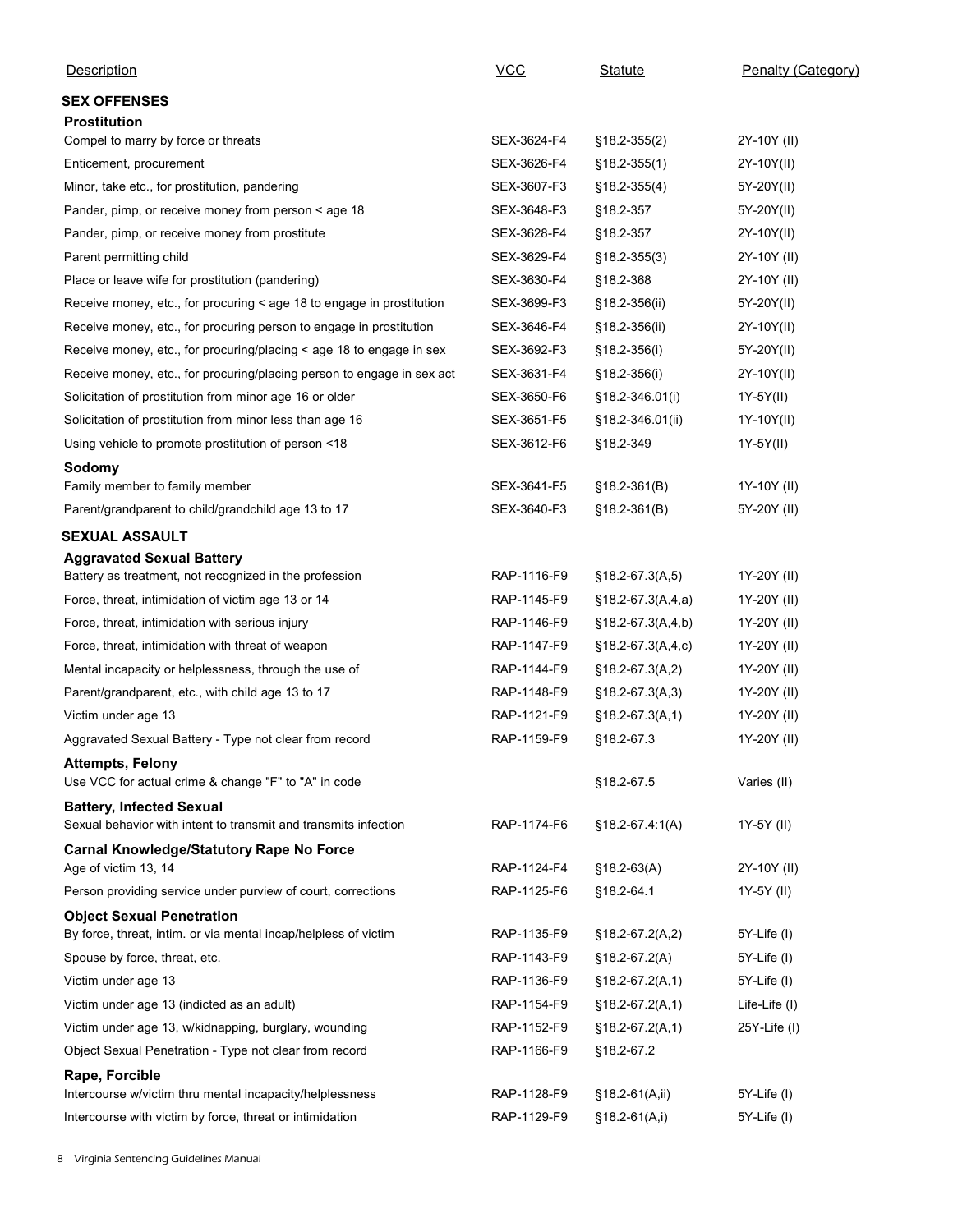| Description                                                                                         | $VCC$       | <b>Statute</b>                       | Penalty (Category)           |
|-----------------------------------------------------------------------------------------------------|-------------|--------------------------------------|------------------------------|
| <b>SEXUAL ASSAULT</b>                                                                               |             |                                      |                              |
| Rape, Forcible                                                                                      | RAP-1130-F9 |                                      |                              |
| Intercourse with victim under age 13<br>Intercourse with victim under age 13 (indicted as an adult) | RAP-1131-F9 | §18.2-61(A,iii)<br>$$18.2-61(A,iii)$ | 5Y-Life (I)<br>Life-Life (I) |
| Intercourse with victim under age 13, w/kidnapping, burglary, wounding                              | RAP-1150-F9 | $§18.2-61(A,iii)$                    | 25Y-Life (I)                 |
| Spouse by force, threat, etc.                                                                       | RAP-1141-F9 | $$18.2-61(A)$                        | 5Y-Life (I)                  |
| Rape, Forcible - Type not clear from record                                                         | RAP-1162-F9 | §18.2-61                             |                              |
| Sodomy, Forcible                                                                                    |             |                                      |                              |
| By force, threat, mental incap/helplessness of victim age 13+                                       | RAP-1132-F9 | $$18.2-67.1(A,2)$                    | 5Y-Life (I)                  |
| Spouse by force, threat, etc.                                                                       | RAP-1142-F9 | $$18.2-67.1(A)$                      | 5Y-Life (I)                  |
| Victim under age 13                                                                                 | RAP-1133-F9 | $$18.2-67.1(A,1)$                    | 5Y-Life (I)                  |
| Victim under age 13 (indicted as an adult)                                                          | RAP-1153-F9 | $§18.2-67.1(A,1)$                    | Life-Life (I)                |
| Victim under age 13, w/kidnapping, burglary, wounding                                               | RAP-1151-F9 | $$18.2-67.1(A,1)$                    | 25Y-Life (I)                 |
| Sodomy, Forcible - Type not clear from record                                                       | RAP-1165-F9 | §18.2-67.1                           |                              |
| <b>Subsequent Violent Felony</b><br>Use VCC for offense & change position 8 of VCC to "X"           |             | §18.2-67.5:3                         | Max. (I/II)                  |
| Use VCC for offense & change position 8 of VCC to "X"                                               |             | §18.2-67.5:2                         | Max. (II)                    |
| <b>Third Conviction, Sexual Abuse</b>                                                               |             |                                      |                              |
| 3rd conviction, sexual battery                                                                      | RAP-1137-F6 | §18.2-67.5:1                         | 1Y-5Y (II)                   |
| 3rd conviction, sexual battery, attempted                                                           | RAP-1138-F6 | §18.2-67.5.1                         | 1Y-5Y (II)                   |
| <b>SOLICITATION</b>                                                                                 |             |                                      |                              |
| Solicitation to commit a murder                                                                     |             |                                      |                              |
| Solicitation to commit murder                                                                       | SOL-7202-F9 | §18.2-29                             | 5Y-40Y (I)                   |
| <b>STALKING</b>                                                                                     |             |                                      |                              |
| <b>Type</b>                                                                                         |             |                                      |                              |
| Stalking with intent to cause fear, etc., 2nd offense w/in 5 years                                  | STK-2116-F6 | $$18.2 - 60.3(B)$                    | 1Y-5Y (II)                   |
| <b>TERRORISM</b>                                                                                    |             |                                      |                              |
| <b>Type</b><br>Act of terrorism - base offense 20 years or more                                     | TER-8000-F2 | $$18.2 - 46.5(A)$                    | 20Y-Life (I)                 |
| Act of terrorism - base offense less than 20 years                                                  | TER-8001-F3 | $$18.2 - 46.5(B)$                    | 5Y-20Y (II)                  |
| Malicious biological destruction of crops/animals value \$2500 or more                              | TER-8005-F3 | §18.2-46.7                           | 5Y-20Y (II)                  |
| Possess, etc., imitation weapon of terror w/intent to terrorize                                     | TER-8003-F3 | $$18.2 - 46.6(B)$                    | 5Y-20Y (II)                  |
| Possess, etc., imitation weapon of terror with intent to intimidate                                 | TER-8004-F6 | $$18.2 - 46.6(C)$                    | 1Y-5Y (II)                   |
| Possess, etc., weapon of terrorism w/intent to terrorize                                            | TER-8002-F2 | $$18.2 - 46.6(A)$                    | 20Y-Life (I)                 |
| Provide material support to terrorist                                                               | TER-8008-F3 | $$18.2 - 46.5(D)$                    | 5Y-20Y (II)                  |
| Provide material support to terrorist, results in death                                             | TER-8009-F2 | $$18.2-46.5(D)$                      | 20Y-Life (I)                 |
| Solicit, recruit, etc., another for act of terrorism                                                | TER-8006-F4 | $$18.2 - 46.5(C)$                    | 2Y-10Y (II)                  |
| <b>TREASON</b>                                                                                      |             |                                      |                              |
| <b>Type</b>                                                                                         |             |                                      |                              |
| Inciting one race to insurrection against another                                                   | TRE-0110-F4 | §18.2-485                            | 2Y-10Y (II)                  |
| Levying war against national or state government                                                    | TRE-0111-F2 | §18.2-481                            | $20Y$ -Life $(1)$            |
| <b>VANDALISM, DAMAGE PROPERTY</b><br>Elec., Oil, Phone, Gas, Water Facility                         |             |                                      |                              |
| Damage to public utilities or services $\geq$ \$1000                                                | VAN-2911-F4 | §18.2-162                            | 2Y-10Y (II)                  |
| Railroad<br>Injure railroad signal maliciously                                                      | VAN-2917-F4 | §18.2-155                            | 2Y-10Y (II)                  |
| Railroad, Canal, Electric Line, Etc.                                                                |             |                                      |                              |
|                                                                                                     |             |                                      |                              |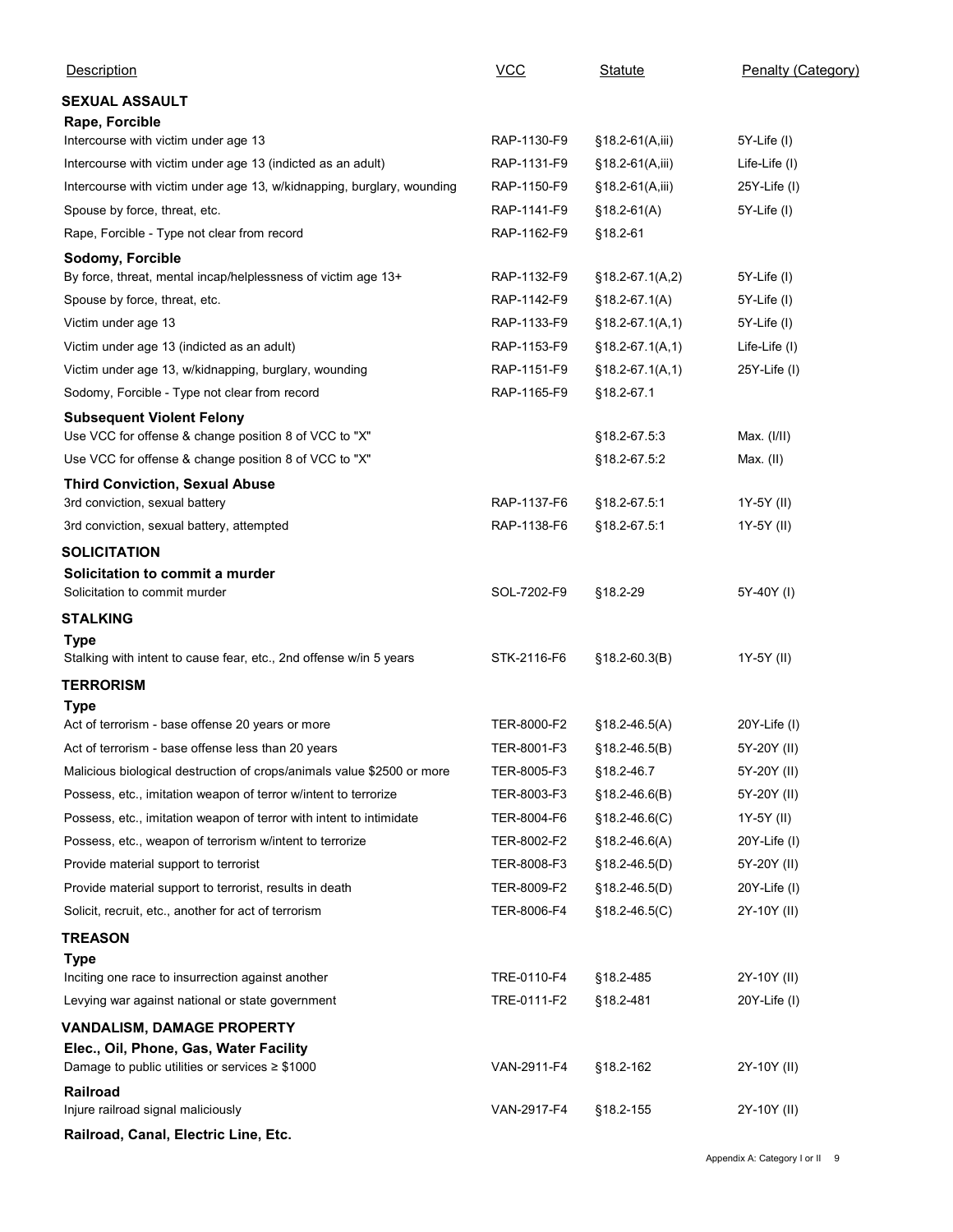| $VCC$<br>Description<br>Penalty (Category)<br>Statute<br>VANDALISM, DAMAGE PROPERTY<br>Railroad, Canal, Electric Line, Etc.<br>Obstruct or injure canal, railroad - malicious<br>VAN-2929-F4<br>§18.2-153<br>2Y-10Y (II)<br>Utilities: Electric, Oil, Phone, Gas, Water Facility, Etc.<br>Damage threat release of radioactive materials - no Injury<br>VAN-2912-F4<br>§18.2-162<br>2Y-10Y (II)<br>Radioactive damage resulting in damage or injury<br>VAN-2914-F3<br>§18.2-162<br>5Y-20Y (II)<br>Radioactive damage resulting in death<br>VAN-2915-F2<br>§18.2-162<br>$20Y$ -Life (I)<br><b>Vehicle</b><br>Shoot or throw missile at train, car, vessel w/malice<br>VAN-2939-F4<br>§18.2-154<br>2Y-10Y (II)<br>Vehicle - Law Enforcement/Emergency<br>Shoot or throw missile at law enforc./emerg. veh. w/malice<br>VAN-2905-F4<br>2Y-10Y (II)<br>§18.2-154<br><b>VIOLENT ACTIVITIES</b><br><b>Type</b><br>Burn object on highway/public place w/intent to intimidate<br>VIO-5333-F6<br>§18.2-423.01(B)<br>1Y-5Y (II)<br>VIO-5332-F6<br>Burn object on private property w/intent to intimidate<br>$§18.2 - 423.01(A)$<br>1Y-5Y (II)<br>VIO-5328-F6<br>§18.2-423<br>1Y-5Y (II)<br>Cross, burn to intimidate<br>VIO-5339-F6<br>§18.2-423.2<br>1Y-5Y (II)<br>Noose, display in public place to intimidate<br>Noose, display on private property to intimidate<br>VIO-5338-F6<br>§18.2-423.2<br>1Y-5Y (II)<br>Paramilitary activity to cause disorder, teach, assemble for<br>VIO-5331-F5<br>§18.2-433.2<br>1Y-10Y (II)<br>Swastika, placement on building to intimidate<br>VIO-5329-F6<br>1Y-5Y (II)<br>§18.2-423.1<br><b>WEAPONS</b><br><b>Ammunition</b><br>Restricted firearm ammunition use in crimes<br>WPN-5233-F5<br>§18.2-308.3<br>1Y-10Y (II)<br><b>Body Armor</b><br>Body armor, wear during commission of violent or drug crime<br>WPN-5247-F4<br>§18.2-287.2<br>2Y-10Y (II)<br><b>Brandish</b><br>WPN-5274-F6<br>1Y-5Y (II)<br>Brandish or point firearm; 3rd/subsequent<br>$$18.2 - 282(A)$<br><b>Building</b><br>Discharge firearm, missile in/at occupied bldg, unlawfully<br>WPN-5242-F6<br>1Y-5Y (II)<br>§18.2-279<br>Discharge firearm, missile in/at occupied bldg., maliciously<br>WPN-5229-F4<br>2Y-10Y (II)<br>§18.2-279<br>Felon<br>Convicted felon (non-violent >10 yr) possess firearm, etc.<br>WPN-5291-F6<br>$$18.2 - 308.2(A)$<br>1Y-5Y (II)<br>Convicted felon (non-violent w/in 10 yr.) possess firearm, etc.<br>WPN-5297-F6<br>1Y-5Y (II)<br>$$18.2 - 308.2(A)$<br>Convicted felon (violent) possess/transport firearm<br>WPN-5296-F6<br>1Y-5Y (II)<br>$$18.2 - 308.2(A)$<br>Convicted felon possess taser, explosives, ammunition, other weapon<br>WPN-5298-F6<br>1Y-5Y (II)<br>$$18.2 - 308.2(A)$<br>Ineligible Person, Purchase/Provide to<br>Purchase firearm - provide to ineligible person<br>WPN-5283-F4<br>2Y-10Y (II)<br>$§18.2-308.2:2(M,i)$<br>Sell, give firearm to designated felon or ineligible person<br>WPN-5218-F4<br>$$18.2 - 308.2 : 1(A)$<br>1Y-10Y (II)<br>Solicit by ineligible person, violation of §18.2-308.2:2(M)<br>WPN-5286-F4<br>$$18.2 - 308.2 :2(N)$<br>2Y-10Y (II)<br>Transport firearm out of state - provide to ineligible person<br>WPN-5284-F4<br>2Y-10Y (II)<br>§18.2-308.2:2(M,ii)<br><b>Machine Guns</b><br>Possession for offensive or aggressive purposes<br>WPN-5226-F4<br>§18.2-290<br>2Y-10Y (II)<br>Possession in perpetration of crime<br>WPN-5227-F2<br>§18.2-289<br>$20Y$ -Life $(I)$<br><b>Public Place</b><br>Discharge firearm in public place, results in injury<br>WPN-5301-F6<br>$$18.2 - 280(A)$<br>1Y-5Y (II) |             |                  |  |
|-----------------------------------------------------------------------------------------------------------------------------------------------------------------------------------------------------------------------------------------------------------------------------------------------------------------------------------------------------------------------------------------------------------------------------------------------------------------------------------------------------------------------------------------------------------------------------------------------------------------------------------------------------------------------------------------------------------------------------------------------------------------------------------------------------------------------------------------------------------------------------------------------------------------------------------------------------------------------------------------------------------------------------------------------------------------------------------------------------------------------------------------------------------------------------------------------------------------------------------------------------------------------------------------------------------------------------------------------------------------------------------------------------------------------------------------------------------------------------------------------------------------------------------------------------------------------------------------------------------------------------------------------------------------------------------------------------------------------------------------------------------------------------------------------------------------------------------------------------------------------------------------------------------------------------------------------------------------------------------------------------------------------------------------------------------------------------------------------------------------------------------------------------------------------------------------------------------------------------------------------------------------------------------------------------------------------------------------------------------------------------------------------------------------------------------------------------------------------------------------------------------------------------------------------------------------------------------------------------------------------------------------------------------------------------------------------------------------------------------------------------------------------------------------------------------------------------------------------------------------------------------------------------------------------------------------------------------------------------------------------------------------------------------------------------------------------------------------------------------------------------------------------------------------------------------------------------------------------------------------------------------------------------------------------------------------------------------------------------------------------------------------------------------------------------------------------------------------------------------------------------------------------------------------------------------------------------------------------------|-------------|------------------|--|
|                                                                                                                                                                                                                                                                                                                                                                                                                                                                                                                                                                                                                                                                                                                                                                                                                                                                                                                                                                                                                                                                                                                                                                                                                                                                                                                                                                                                                                                                                                                                                                                                                                                                                                                                                                                                                                                                                                                                                                                                                                                                                                                                                                                                                                                                                                                                                                                                                                                                                                                                                                                                                                                                                                                                                                                                                                                                                                                                                                                                                                                                                                                                                                                                                                                                                                                                                                                                                                                                                                                                                                                                     |             |                  |  |
|                                                                                                                                                                                                                                                                                                                                                                                                                                                                                                                                                                                                                                                                                                                                                                                                                                                                                                                                                                                                                                                                                                                                                                                                                                                                                                                                                                                                                                                                                                                                                                                                                                                                                                                                                                                                                                                                                                                                                                                                                                                                                                                                                                                                                                                                                                                                                                                                                                                                                                                                                                                                                                                                                                                                                                                                                                                                                                                                                                                                                                                                                                                                                                                                                                                                                                                                                                                                                                                                                                                                                                                                     |             |                  |  |
|                                                                                                                                                                                                                                                                                                                                                                                                                                                                                                                                                                                                                                                                                                                                                                                                                                                                                                                                                                                                                                                                                                                                                                                                                                                                                                                                                                                                                                                                                                                                                                                                                                                                                                                                                                                                                                                                                                                                                                                                                                                                                                                                                                                                                                                                                                                                                                                                                                                                                                                                                                                                                                                                                                                                                                                                                                                                                                                                                                                                                                                                                                                                                                                                                                                                                                                                                                                                                                                                                                                                                                                                     |             |                  |  |
|                                                                                                                                                                                                                                                                                                                                                                                                                                                                                                                                                                                                                                                                                                                                                                                                                                                                                                                                                                                                                                                                                                                                                                                                                                                                                                                                                                                                                                                                                                                                                                                                                                                                                                                                                                                                                                                                                                                                                                                                                                                                                                                                                                                                                                                                                                                                                                                                                                                                                                                                                                                                                                                                                                                                                                                                                                                                                                                                                                                                                                                                                                                                                                                                                                                                                                                                                                                                                                                                                                                                                                                                     |             |                  |  |
|                                                                                                                                                                                                                                                                                                                                                                                                                                                                                                                                                                                                                                                                                                                                                                                                                                                                                                                                                                                                                                                                                                                                                                                                                                                                                                                                                                                                                                                                                                                                                                                                                                                                                                                                                                                                                                                                                                                                                                                                                                                                                                                                                                                                                                                                                                                                                                                                                                                                                                                                                                                                                                                                                                                                                                                                                                                                                                                                                                                                                                                                                                                                                                                                                                                                                                                                                                                                                                                                                                                                                                                                     |             |                  |  |
|                                                                                                                                                                                                                                                                                                                                                                                                                                                                                                                                                                                                                                                                                                                                                                                                                                                                                                                                                                                                                                                                                                                                                                                                                                                                                                                                                                                                                                                                                                                                                                                                                                                                                                                                                                                                                                                                                                                                                                                                                                                                                                                                                                                                                                                                                                                                                                                                                                                                                                                                                                                                                                                                                                                                                                                                                                                                                                                                                                                                                                                                                                                                                                                                                                                                                                                                                                                                                                                                                                                                                                                                     |             |                  |  |
|                                                                                                                                                                                                                                                                                                                                                                                                                                                                                                                                                                                                                                                                                                                                                                                                                                                                                                                                                                                                                                                                                                                                                                                                                                                                                                                                                                                                                                                                                                                                                                                                                                                                                                                                                                                                                                                                                                                                                                                                                                                                                                                                                                                                                                                                                                                                                                                                                                                                                                                                                                                                                                                                                                                                                                                                                                                                                                                                                                                                                                                                                                                                                                                                                                                                                                                                                                                                                                                                                                                                                                                                     |             |                  |  |
|                                                                                                                                                                                                                                                                                                                                                                                                                                                                                                                                                                                                                                                                                                                                                                                                                                                                                                                                                                                                                                                                                                                                                                                                                                                                                                                                                                                                                                                                                                                                                                                                                                                                                                                                                                                                                                                                                                                                                                                                                                                                                                                                                                                                                                                                                                                                                                                                                                                                                                                                                                                                                                                                                                                                                                                                                                                                                                                                                                                                                                                                                                                                                                                                                                                                                                                                                                                                                                                                                                                                                                                                     |             |                  |  |
|                                                                                                                                                                                                                                                                                                                                                                                                                                                                                                                                                                                                                                                                                                                                                                                                                                                                                                                                                                                                                                                                                                                                                                                                                                                                                                                                                                                                                                                                                                                                                                                                                                                                                                                                                                                                                                                                                                                                                                                                                                                                                                                                                                                                                                                                                                                                                                                                                                                                                                                                                                                                                                                                                                                                                                                                                                                                                                                                                                                                                                                                                                                                                                                                                                                                                                                                                                                                                                                                                                                                                                                                     |             |                  |  |
|                                                                                                                                                                                                                                                                                                                                                                                                                                                                                                                                                                                                                                                                                                                                                                                                                                                                                                                                                                                                                                                                                                                                                                                                                                                                                                                                                                                                                                                                                                                                                                                                                                                                                                                                                                                                                                                                                                                                                                                                                                                                                                                                                                                                                                                                                                                                                                                                                                                                                                                                                                                                                                                                                                                                                                                                                                                                                                                                                                                                                                                                                                                                                                                                                                                                                                                                                                                                                                                                                                                                                                                                     |             |                  |  |
|                                                                                                                                                                                                                                                                                                                                                                                                                                                                                                                                                                                                                                                                                                                                                                                                                                                                                                                                                                                                                                                                                                                                                                                                                                                                                                                                                                                                                                                                                                                                                                                                                                                                                                                                                                                                                                                                                                                                                                                                                                                                                                                                                                                                                                                                                                                                                                                                                                                                                                                                                                                                                                                                                                                                                                                                                                                                                                                                                                                                                                                                                                                                                                                                                                                                                                                                                                                                                                                                                                                                                                                                     |             |                  |  |
|                                                                                                                                                                                                                                                                                                                                                                                                                                                                                                                                                                                                                                                                                                                                                                                                                                                                                                                                                                                                                                                                                                                                                                                                                                                                                                                                                                                                                                                                                                                                                                                                                                                                                                                                                                                                                                                                                                                                                                                                                                                                                                                                                                                                                                                                                                                                                                                                                                                                                                                                                                                                                                                                                                                                                                                                                                                                                                                                                                                                                                                                                                                                                                                                                                                                                                                                                                                                                                                                                                                                                                                                     |             |                  |  |
|                                                                                                                                                                                                                                                                                                                                                                                                                                                                                                                                                                                                                                                                                                                                                                                                                                                                                                                                                                                                                                                                                                                                                                                                                                                                                                                                                                                                                                                                                                                                                                                                                                                                                                                                                                                                                                                                                                                                                                                                                                                                                                                                                                                                                                                                                                                                                                                                                                                                                                                                                                                                                                                                                                                                                                                                                                                                                                                                                                                                                                                                                                                                                                                                                                                                                                                                                                                                                                                                                                                                                                                                     |             |                  |  |
|                                                                                                                                                                                                                                                                                                                                                                                                                                                                                                                                                                                                                                                                                                                                                                                                                                                                                                                                                                                                                                                                                                                                                                                                                                                                                                                                                                                                                                                                                                                                                                                                                                                                                                                                                                                                                                                                                                                                                                                                                                                                                                                                                                                                                                                                                                                                                                                                                                                                                                                                                                                                                                                                                                                                                                                                                                                                                                                                                                                                                                                                                                                                                                                                                                                                                                                                                                                                                                                                                                                                                                                                     |             |                  |  |
|                                                                                                                                                                                                                                                                                                                                                                                                                                                                                                                                                                                                                                                                                                                                                                                                                                                                                                                                                                                                                                                                                                                                                                                                                                                                                                                                                                                                                                                                                                                                                                                                                                                                                                                                                                                                                                                                                                                                                                                                                                                                                                                                                                                                                                                                                                                                                                                                                                                                                                                                                                                                                                                                                                                                                                                                                                                                                                                                                                                                                                                                                                                                                                                                                                                                                                                                                                                                                                                                                                                                                                                                     |             |                  |  |
|                                                                                                                                                                                                                                                                                                                                                                                                                                                                                                                                                                                                                                                                                                                                                                                                                                                                                                                                                                                                                                                                                                                                                                                                                                                                                                                                                                                                                                                                                                                                                                                                                                                                                                                                                                                                                                                                                                                                                                                                                                                                                                                                                                                                                                                                                                                                                                                                                                                                                                                                                                                                                                                                                                                                                                                                                                                                                                                                                                                                                                                                                                                                                                                                                                                                                                                                                                                                                                                                                                                                                                                                     |             |                  |  |
|                                                                                                                                                                                                                                                                                                                                                                                                                                                                                                                                                                                                                                                                                                                                                                                                                                                                                                                                                                                                                                                                                                                                                                                                                                                                                                                                                                                                                                                                                                                                                                                                                                                                                                                                                                                                                                                                                                                                                                                                                                                                                                                                                                                                                                                                                                                                                                                                                                                                                                                                                                                                                                                                                                                                                                                                                                                                                                                                                                                                                                                                                                                                                                                                                                                                                                                                                                                                                                                                                                                                                                                                     |             |                  |  |
|                                                                                                                                                                                                                                                                                                                                                                                                                                                                                                                                                                                                                                                                                                                                                                                                                                                                                                                                                                                                                                                                                                                                                                                                                                                                                                                                                                                                                                                                                                                                                                                                                                                                                                                                                                                                                                                                                                                                                                                                                                                                                                                                                                                                                                                                                                                                                                                                                                                                                                                                                                                                                                                                                                                                                                                                                                                                                                                                                                                                                                                                                                                                                                                                                                                                                                                                                                                                                                                                                                                                                                                                     |             |                  |  |
|                                                                                                                                                                                                                                                                                                                                                                                                                                                                                                                                                                                                                                                                                                                                                                                                                                                                                                                                                                                                                                                                                                                                                                                                                                                                                                                                                                                                                                                                                                                                                                                                                                                                                                                                                                                                                                                                                                                                                                                                                                                                                                                                                                                                                                                                                                                                                                                                                                                                                                                                                                                                                                                                                                                                                                                                                                                                                                                                                                                                                                                                                                                                                                                                                                                                                                                                                                                                                                                                                                                                                                                                     |             |                  |  |
|                                                                                                                                                                                                                                                                                                                                                                                                                                                                                                                                                                                                                                                                                                                                                                                                                                                                                                                                                                                                                                                                                                                                                                                                                                                                                                                                                                                                                                                                                                                                                                                                                                                                                                                                                                                                                                                                                                                                                                                                                                                                                                                                                                                                                                                                                                                                                                                                                                                                                                                                                                                                                                                                                                                                                                                                                                                                                                                                                                                                                                                                                                                                                                                                                                                                                                                                                                                                                                                                                                                                                                                                     |             |                  |  |
|                                                                                                                                                                                                                                                                                                                                                                                                                                                                                                                                                                                                                                                                                                                                                                                                                                                                                                                                                                                                                                                                                                                                                                                                                                                                                                                                                                                                                                                                                                                                                                                                                                                                                                                                                                                                                                                                                                                                                                                                                                                                                                                                                                                                                                                                                                                                                                                                                                                                                                                                                                                                                                                                                                                                                                                                                                                                                                                                                                                                                                                                                                                                                                                                                                                                                                                                                                                                                                                                                                                                                                                                     |             |                  |  |
|                                                                                                                                                                                                                                                                                                                                                                                                                                                                                                                                                                                                                                                                                                                                                                                                                                                                                                                                                                                                                                                                                                                                                                                                                                                                                                                                                                                                                                                                                                                                                                                                                                                                                                                                                                                                                                                                                                                                                                                                                                                                                                                                                                                                                                                                                                                                                                                                                                                                                                                                                                                                                                                                                                                                                                                                                                                                                                                                                                                                                                                                                                                                                                                                                                                                                                                                                                                                                                                                                                                                                                                                     |             |                  |  |
|                                                                                                                                                                                                                                                                                                                                                                                                                                                                                                                                                                                                                                                                                                                                                                                                                                                                                                                                                                                                                                                                                                                                                                                                                                                                                                                                                                                                                                                                                                                                                                                                                                                                                                                                                                                                                                                                                                                                                                                                                                                                                                                                                                                                                                                                                                                                                                                                                                                                                                                                                                                                                                                                                                                                                                                                                                                                                                                                                                                                                                                                                                                                                                                                                                                                                                                                                                                                                                                                                                                                                                                                     |             |                  |  |
|                                                                                                                                                                                                                                                                                                                                                                                                                                                                                                                                                                                                                                                                                                                                                                                                                                                                                                                                                                                                                                                                                                                                                                                                                                                                                                                                                                                                                                                                                                                                                                                                                                                                                                                                                                                                                                                                                                                                                                                                                                                                                                                                                                                                                                                                                                                                                                                                                                                                                                                                                                                                                                                                                                                                                                                                                                                                                                                                                                                                                                                                                                                                                                                                                                                                                                                                                                                                                                                                                                                                                                                                     |             |                  |  |
|                                                                                                                                                                                                                                                                                                                                                                                                                                                                                                                                                                                                                                                                                                                                                                                                                                                                                                                                                                                                                                                                                                                                                                                                                                                                                                                                                                                                                                                                                                                                                                                                                                                                                                                                                                                                                                                                                                                                                                                                                                                                                                                                                                                                                                                                                                                                                                                                                                                                                                                                                                                                                                                                                                                                                                                                                                                                                                                                                                                                                                                                                                                                                                                                                                                                                                                                                                                                                                                                                                                                                                                                     |             |                  |  |
|                                                                                                                                                                                                                                                                                                                                                                                                                                                                                                                                                                                                                                                                                                                                                                                                                                                                                                                                                                                                                                                                                                                                                                                                                                                                                                                                                                                                                                                                                                                                                                                                                                                                                                                                                                                                                                                                                                                                                                                                                                                                                                                                                                                                                                                                                                                                                                                                                                                                                                                                                                                                                                                                                                                                                                                                                                                                                                                                                                                                                                                                                                                                                                                                                                                                                                                                                                                                                                                                                                                                                                                                     |             |                  |  |
|                                                                                                                                                                                                                                                                                                                                                                                                                                                                                                                                                                                                                                                                                                                                                                                                                                                                                                                                                                                                                                                                                                                                                                                                                                                                                                                                                                                                                                                                                                                                                                                                                                                                                                                                                                                                                                                                                                                                                                                                                                                                                                                                                                                                                                                                                                                                                                                                                                                                                                                                                                                                                                                                                                                                                                                                                                                                                                                                                                                                                                                                                                                                                                                                                                                                                                                                                                                                                                                                                                                                                                                                     |             |                  |  |
|                                                                                                                                                                                                                                                                                                                                                                                                                                                                                                                                                                                                                                                                                                                                                                                                                                                                                                                                                                                                                                                                                                                                                                                                                                                                                                                                                                                                                                                                                                                                                                                                                                                                                                                                                                                                                                                                                                                                                                                                                                                                                                                                                                                                                                                                                                                                                                                                                                                                                                                                                                                                                                                                                                                                                                                                                                                                                                                                                                                                                                                                                                                                                                                                                                                                                                                                                                                                                                                                                                                                                                                                     |             |                  |  |
|                                                                                                                                                                                                                                                                                                                                                                                                                                                                                                                                                                                                                                                                                                                                                                                                                                                                                                                                                                                                                                                                                                                                                                                                                                                                                                                                                                                                                                                                                                                                                                                                                                                                                                                                                                                                                                                                                                                                                                                                                                                                                                                                                                                                                                                                                                                                                                                                                                                                                                                                                                                                                                                                                                                                                                                                                                                                                                                                                                                                                                                                                                                                                                                                                                                                                                                                                                                                                                                                                                                                                                                                     |             |                  |  |
|                                                                                                                                                                                                                                                                                                                                                                                                                                                                                                                                                                                                                                                                                                                                                                                                                                                                                                                                                                                                                                                                                                                                                                                                                                                                                                                                                                                                                                                                                                                                                                                                                                                                                                                                                                                                                                                                                                                                                                                                                                                                                                                                                                                                                                                                                                                                                                                                                                                                                                                                                                                                                                                                                                                                                                                                                                                                                                                                                                                                                                                                                                                                                                                                                                                                                                                                                                                                                                                                                                                                                                                                     |             |                  |  |
|                                                                                                                                                                                                                                                                                                                                                                                                                                                                                                                                                                                                                                                                                                                                                                                                                                                                                                                                                                                                                                                                                                                                                                                                                                                                                                                                                                                                                                                                                                                                                                                                                                                                                                                                                                                                                                                                                                                                                                                                                                                                                                                                                                                                                                                                                                                                                                                                                                                                                                                                                                                                                                                                                                                                                                                                                                                                                                                                                                                                                                                                                                                                                                                                                                                                                                                                                                                                                                                                                                                                                                                                     |             |                  |  |
|                                                                                                                                                                                                                                                                                                                                                                                                                                                                                                                                                                                                                                                                                                                                                                                                                                                                                                                                                                                                                                                                                                                                                                                                                                                                                                                                                                                                                                                                                                                                                                                                                                                                                                                                                                                                                                                                                                                                                                                                                                                                                                                                                                                                                                                                                                                                                                                                                                                                                                                                                                                                                                                                                                                                                                                                                                                                                                                                                                                                                                                                                                                                                                                                                                                                                                                                                                                                                                                                                                                                                                                                     |             |                  |  |
|                                                                                                                                                                                                                                                                                                                                                                                                                                                                                                                                                                                                                                                                                                                                                                                                                                                                                                                                                                                                                                                                                                                                                                                                                                                                                                                                                                                                                                                                                                                                                                                                                                                                                                                                                                                                                                                                                                                                                                                                                                                                                                                                                                                                                                                                                                                                                                                                                                                                                                                                                                                                                                                                                                                                                                                                                                                                                                                                                                                                                                                                                                                                                                                                                                                                                                                                                                                                                                                                                                                                                                                                     |             |                  |  |
|                                                                                                                                                                                                                                                                                                                                                                                                                                                                                                                                                                                                                                                                                                                                                                                                                                                                                                                                                                                                                                                                                                                                                                                                                                                                                                                                                                                                                                                                                                                                                                                                                                                                                                                                                                                                                                                                                                                                                                                                                                                                                                                                                                                                                                                                                                                                                                                                                                                                                                                                                                                                                                                                                                                                                                                                                                                                                                                                                                                                                                                                                                                                                                                                                                                                                                                                                                                                                                                                                                                                                                                                     |             |                  |  |
|                                                                                                                                                                                                                                                                                                                                                                                                                                                                                                                                                                                                                                                                                                                                                                                                                                                                                                                                                                                                                                                                                                                                                                                                                                                                                                                                                                                                                                                                                                                                                                                                                                                                                                                                                                                                                                                                                                                                                                                                                                                                                                                                                                                                                                                                                                                                                                                                                                                                                                                                                                                                                                                                                                                                                                                                                                                                                                                                                                                                                                                                                                                                                                                                                                                                                                                                                                                                                                                                                                                                                                                                     |             |                  |  |
|                                                                                                                                                                                                                                                                                                                                                                                                                                                                                                                                                                                                                                                                                                                                                                                                                                                                                                                                                                                                                                                                                                                                                                                                                                                                                                                                                                                                                                                                                                                                                                                                                                                                                                                                                                                                                                                                                                                                                                                                                                                                                                                                                                                                                                                                                                                                                                                                                                                                                                                                                                                                                                                                                                                                                                                                                                                                                                                                                                                                                                                                                                                                                                                                                                                                                                                                                                                                                                                                                                                                                                                                     |             |                  |  |
|                                                                                                                                                                                                                                                                                                                                                                                                                                                                                                                                                                                                                                                                                                                                                                                                                                                                                                                                                                                                                                                                                                                                                                                                                                                                                                                                                                                                                                                                                                                                                                                                                                                                                                                                                                                                                                                                                                                                                                                                                                                                                                                                                                                                                                                                                                                                                                                                                                                                                                                                                                                                                                                                                                                                                                                                                                                                                                                                                                                                                                                                                                                                                                                                                                                                                                                                                                                                                                                                                                                                                                                                     |             |                  |  |
|                                                                                                                                                                                                                                                                                                                                                                                                                                                                                                                                                                                                                                                                                                                                                                                                                                                                                                                                                                                                                                                                                                                                                                                                                                                                                                                                                                                                                                                                                                                                                                                                                                                                                                                                                                                                                                                                                                                                                                                                                                                                                                                                                                                                                                                                                                                                                                                                                                                                                                                                                                                                                                                                                                                                                                                                                                                                                                                                                                                                                                                                                                                                                                                                                                                                                                                                                                                                                                                                                                                                                                                                     |             |                  |  |
|                                                                                                                                                                                                                                                                                                                                                                                                                                                                                                                                                                                                                                                                                                                                                                                                                                                                                                                                                                                                                                                                                                                                                                                                                                                                                                                                                                                                                                                                                                                                                                                                                                                                                                                                                                                                                                                                                                                                                                                                                                                                                                                                                                                                                                                                                                                                                                                                                                                                                                                                                                                                                                                                                                                                                                                                                                                                                                                                                                                                                                                                                                                                                                                                                                                                                                                                                                                                                                                                                                                                                                                                     |             |                  |  |
|                                                                                                                                                                                                                                                                                                                                                                                                                                                                                                                                                                                                                                                                                                                                                                                                                                                                                                                                                                                                                                                                                                                                                                                                                                                                                                                                                                                                                                                                                                                                                                                                                                                                                                                                                                                                                                                                                                                                                                                                                                                                                                                                                                                                                                                                                                                                                                                                                                                                                                                                                                                                                                                                                                                                                                                                                                                                                                                                                                                                                                                                                                                                                                                                                                                                                                                                                                                                                                                                                                                                                                                                     |             |                  |  |
|                                                                                                                                                                                                                                                                                                                                                                                                                                                                                                                                                                                                                                                                                                                                                                                                                                                                                                                                                                                                                                                                                                                                                                                                                                                                                                                                                                                                                                                                                                                                                                                                                                                                                                                                                                                                                                                                                                                                                                                                                                                                                                                                                                                                                                                                                                                                                                                                                                                                                                                                                                                                                                                                                                                                                                                                                                                                                                                                                                                                                                                                                                                                                                                                                                                                                                                                                                                                                                                                                                                                                                                                     |             |                  |  |
|                                                                                                                                                                                                                                                                                                                                                                                                                                                                                                                                                                                                                                                                                                                                                                                                                                                                                                                                                                                                                                                                                                                                                                                                                                                                                                                                                                                                                                                                                                                                                                                                                                                                                                                                                                                                                                                                                                                                                                                                                                                                                                                                                                                                                                                                                                                                                                                                                                                                                                                                                                                                                                                                                                                                                                                                                                                                                                                                                                                                                                                                                                                                                                                                                                                                                                                                                                                                                                                                                                                                                                                                     |             |                  |  |
| Discharge firearm in public place; 3rd/subsequent<br>1Y-5Y (II)                                                                                                                                                                                                                                                                                                                                                                                                                                                                                                                                                                                                                                                                                                                                                                                                                                                                                                                                                                                                                                                                                                                                                                                                                                                                                                                                                                                                                                                                                                                                                                                                                                                                                                                                                                                                                                                                                                                                                                                                                                                                                                                                                                                                                                                                                                                                                                                                                                                                                                                                                                                                                                                                                                                                                                                                                                                                                                                                                                                                                                                                                                                                                                                                                                                                                                                                                                                                                                                                                                                                     | WPN-5273-F6 | $$18.2 - 280(A)$ |  |